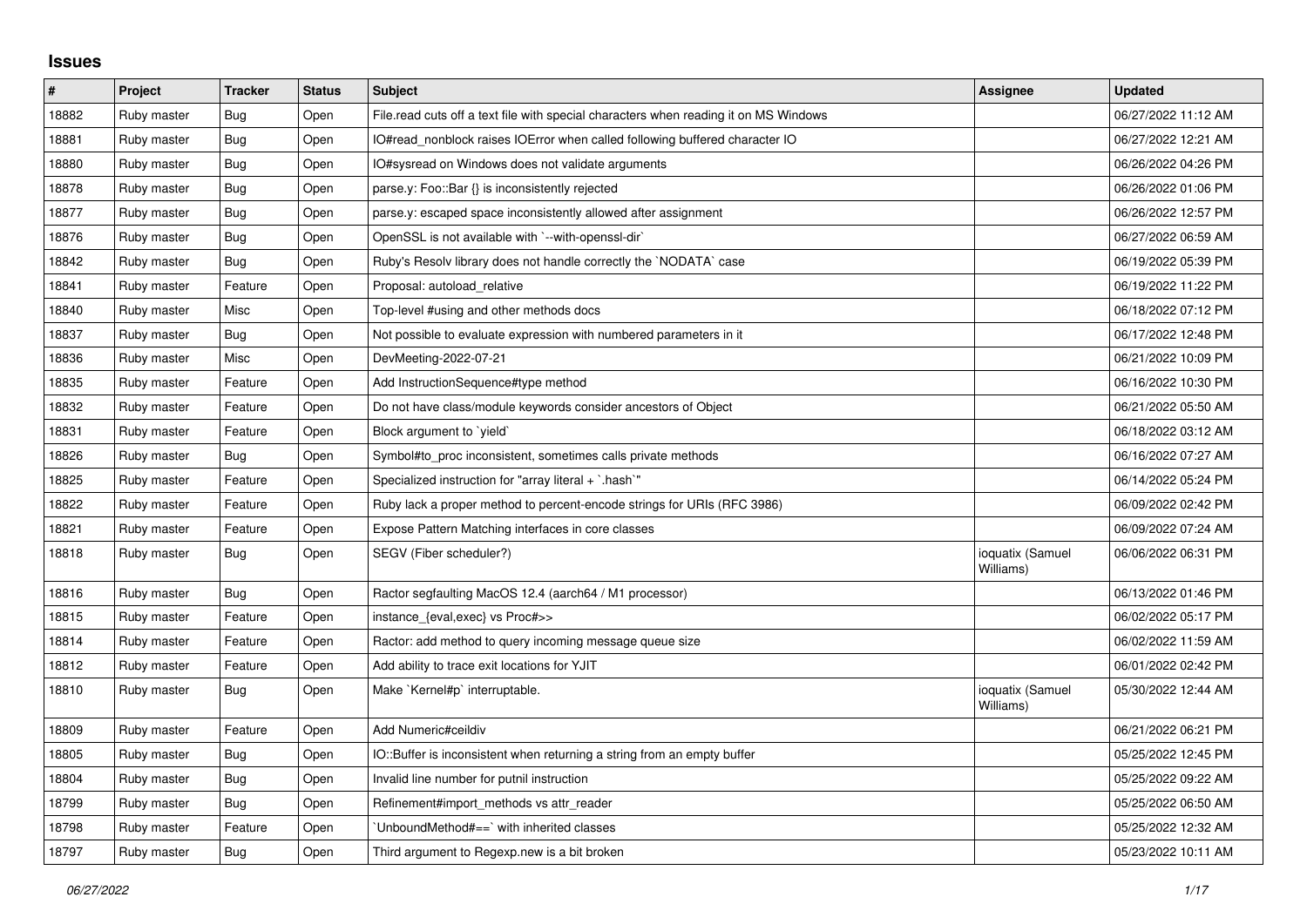| $\#$  | Project     | <b>Tracker</b> | <b>Status</b> | Subject                                                                                                            | <b>Assignee</b>              | <b>Updated</b>      |
|-------|-------------|----------------|---------------|--------------------------------------------------------------------------------------------------------------------|------------------------------|---------------------|
| 18796 | Ruby master | Bug            | Open          | GC compaction gets stuck on Mac OS when a debugger is attached                                                     |                              | 06/08/2022 08:25 AM |
| 18795 | Ruby master | Bug            | Open          | Verbose GC debug output with -DRGENGC_DEBUG=5 causes a crash                                                       |                              | 06/08/2022 08:24 AM |
| 18794 | Ruby master | <b>Bug</b>     | Open          | Windows ucrt - intermittent SEGV TestObjSpace#test_reachable_objects_during_iteration                              |                              | 05/20/2022 05:19 PM |
| 18789 | Ruby master | Bug            | Open          | make test-bundled-gems failed after make install                                                                   |                              | 05/18/2022 01:01 AM |
| 18784 | Ruby master | Bug            | Open          | `FileUtils.rm_f` and `FileUtils.rm_rf` should not mask exceptions                                                  |                              | 05/16/2022 09:04 AM |
| 18783 | Ruby master | <b>Bug</b>     | Open          | OptionParser should recognize "-" as an optional argument                                                          |                              | 05/19/2022 12:15 AM |
| 18782 | Ruby master | <b>Bug</b>     | Open          | Race conditions in autoload when loading the same feature with multiple threads.                                   |                              | 05/18/2022 09:22 PM |
| 18780 | Ruby master | <b>Bug</b>     | Open          | Incorrect binding receiver for C API rb_eval_string()                                                              |                              | 06/15/2022 12:14 AM |
| 18776 | Ruby master | Feature        | Open          | <b>Object Shapes</b>                                                                                               |                              | 05/13/2022 01:11 AM |
| 18774 | Ruby master | Feature        | Open          | Add Queue#pop(timeout:)                                                                                            |                              | 05/20/2022 12:27 AM |
| 18770 | Ruby master | Bug            | Open          | Inconsistent behavior of IO/StringIO's each methods when called with nil as a separator, limit and chomp:<br>true  |                              | 06/06/2022 05:38 PM |
| 18768 | Ruby master | Bug            | Open          | Inconsistent behavior of IO, StringIO and String each_line methods when return paragraph and chomp: true<br>passed |                              | 06/10/2022 03:46 PM |
| 18767 | Ruby master | Bug            | Open          | IO.foreach hangs up when passes limit=0                                                                            |                              | 06/18/2022 02:56 AM |
| 18764 | Ruby master | <b>Bug</b>     | Open          | Build Error when Using msys2-mingw64 and Ruby 3.2                                                                  |                              | 05/10/2022 06:48 AM |
| 18763 | Ruby master | Bug            | Open          | The configure option "--with-openssl-dir" has lower precedence than pkg-config                                     |                              | 05/11/2022 11:39 AM |
| 18762 | Ruby master | Feature        | Open          | Add an Array#undigits that compliments Integer#digits                                                              |                              | 05/03/2022 08:08 PM |
| 18761 | Ruby master | Misc           | Open          | provide an example wasm project                                                                                    | katei (Yuta Saito)           | 05/23/2022 11:01 AM |
| 18760 | Ruby master | Bug            | Open          | Ractors vs "skynet" microbenchmark                                                                                 |                              | 05/02/2022 11:36 PM |
| 18759 | Ruby master | <b>Bug</b>     | Open          | snapshot-ruby_2_7: test failure on macos-12                                                                        |                              | 04/28/2022 12:18 AM |
| 18758 | Ruby master | Bug            | Open          | Ruby fails to build on M1 Mac when x86 Homebrew is installed                                                       |                              | 04/28/2022 03:19 PM |
| 18757 | Ruby master | Feature        | Open          | Introduce %R percent literal for anchored regular expression patterns                                              |                              | 04/27/2022 05:30 PM |
| 18751 | Ruby master | Bug            | Open          | Regression on master for Method#== when comparing public with private method                                       |                              | 05/18/2022 01:27 AM |
| 18743 | Ruby master | Bug            | Open          | Enumerator#next / peek re-use each others stacktraces                                                              |                              | 04/19/2022 02:42 PM |
| 18740 | Ruby master | Bug            | Open          | Use of rightward assignment changes line number needed for line-targeted TracePoint                                |                              | 04/27/2022 09:56 AM |
| 18738 | Ruby master | Bug            | Open          | IRB can't recognize heredoc after words                                                                            |                              | 04/18/2022 12:00 AM |
| 18737 | Ruby master | Bug            | Open          | Windows 'require' is case independent                                                                              |                              | 04/22/2022 06:18 PM |
| 18736 | Ruby master | Feature        | Open          | self-p for method chain                                                                                            |                              | 04/15/2022 11:09 AM |
| 18733 | Ruby master | <b>Bug</b>     | Open          | Ruby GC problems cause performance issue with Ractor                                                               |                              | 04/15/2022 09:13 AM |
| 18731 | Ruby master | <b>Bug</b>     | Open          | Parallel test-all sometimes does not run at all some tests                                                         |                              | 04/23/2022 12:58 PM |
| 18726 | Ruby master | Misc           | Open          | CI Error on c99 and c2x                                                                                            | shyouhei (Shyouhei<br>Urabe) | 04/19/2022 09:05 AM |
| 18725 | Ruby master | Misc           | Open          | IO#write and IO#wait_writable block for write pipe if read pipe is closed in other thread on OpenBSD               |                              | 04/13/2022 11:20 PM |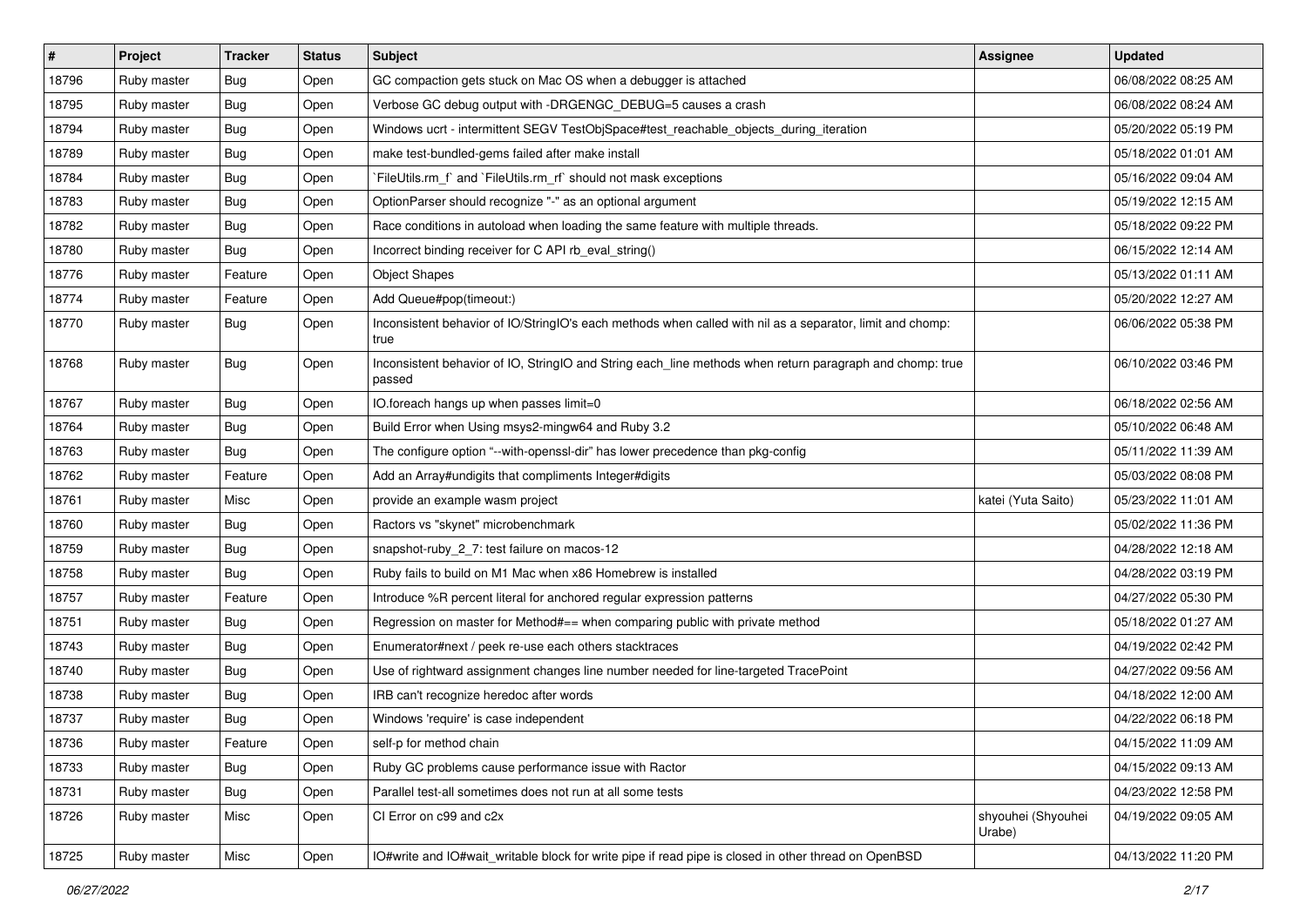| #     | Project     | <b>Tracker</b> | <b>Status</b> | Subject                                                                                                             | <b>Assignee</b>               | <b>Updated</b>      |
|-------|-------------|----------------|---------------|---------------------------------------------------------------------------------------------------------------------|-------------------------------|---------------------|
| 18690 | Ruby master | Feature        | Open          | Allow `Kernel#then` to take arguments                                                                               |                               | 05/10/2022 06:16 PM |
| 18686 | Ruby master | Bug            | Open          | Regexp supporting unexpected age properties in Ruby < 3.2                                                           |                               | 04/08/2022 06:52 PM |
| 18685 | Ruby master | Feature        | Open          | Enumerator.product: Cartesian product of enumerables                                                                |                               | 04/26/2022 07:02 AM |
| 18683 | Ruby master | Feature        | Open          | Allow to create hashes with a specific capacity.                                                                    |                               | 04/22/2022 02:34 PM |
| 18678 | Ruby master | Bug            | Open          | Crash on Mac - vm_call0_cfunc_with_frame                                                                            |                               | 05/26/2022 05:40 PM |
| 18675 | Ruby master | Feature        | Open          | Add new exception class for resolv timeouts                                                                         |                               | 04/01/2022 11:22 PM |
| 18674 | Ruby master | Bug            | Open          | Build failure 'make up' with WSL2                                                                                   |                               | 04/01/2022 08:51 AM |
| 18668 | Ruby master | Feature        | Open          | Merge `io-nonblock` gems into core                                                                                  |                               | 04/21/2022 10:02 AM |
| 18666 | Ruby master | Bug            | Open          | No rule to make target 'yaml/yaml.h', needed by 'api.o'                                                             | hsbt (Hiroshi<br>SHIBATA)     | 03/29/2022 11:17 AM |
| 18661 | Ruby master | Bug            | Open          | Net::HTTP behavior changed between 2.6 and 3.1 on windows.                                                          |                               | 03/25/2022 01:57 PM |
| 18659 | Ruby master | Feature        | Open          | Create a Binding at the time of an exception and make it available to Rescue                                        |                               | 03/25/2022 10:55 AM |
| 18658 | Ruby master | Bug            | Open          | Need openssl 3 support for Ubuntu 22.04 (Ruby 2.7.x and 3.0.x)                                                      | rhenium (Kazuki<br>Yamaguchi) | 05/30/2022 08:06 PM |
| 18657 | Ruby master | Bug            | Open          | IRB raises exception when stdout is a pipe                                                                          |                               | 06/08/2022 03:34 PM |
| 18654 | Ruby master | Feature        | Open          | Enhancements to prettyprint                                                                                         | akr (Akira Tanaka)            | 05/12/2022 01:44 PM |
| 18651 | Ruby master | Bug            | Open          | oob access in CP51932 -> CP50220 transcoder                                                                         | akr (Akira Tanaka)            | 03/23/2022 01:17 PM |
| 18647 | Ruby master | Feature        | Open          | Non-recursive option for iseq-targeted Tracepoints in ruby 2.6+                                                     |                               | 03/18/2022 09:41 AM |
| 18644 | Ruby master | Feature        | Open          | Coerce anything callable to a Proc                                                                                  |                               | 06/18/2022 05:28 PM |
| 18642 | Ruby master | Feature        | Open          | Named ripper fields                                                                                                 |                               | 05/12/2022 01:37 PM |
| 18640 | Ruby master | Feature        | Open          | default empty string argument for `String#sub` and `String#sub!`, e.g. `"hello".sub("I")`                           |                               | 03/19/2022 02:33 AM |
| 18639 | Ruby master | Feature        | Open          | Update Unicode data to Unicode Version 15.0.0                                                                       | duerst (Martin Dürst)         | 03/22/2022 07:38 PM |
| 18630 | Ruby master | Feature        | Open          | Introduce general `IO#timeout` and `IO#timeout=`for all (non-)blocking operations.                                  |                               | 04/21/2022 09:36 AM |
| 18623 | Ruby master | Bug            | Open          | `make runnable` does not work                                                                                       | nobu (Nobuyoshi<br>Nakada)    | 03/16/2022 01:28 AM |
| 18622 | Ruby master | Bug            | Open          | const_get still looks in Object, while lexical constant lookup no longer does                                       |                               | 04/22/2022 11:26 AM |
| 18617 | Ruby master | Feature        | Open          | Allow multiples keys in Hash#[] acting like Hash#dig                                                                |                               | 03/10/2022 01:36 PM |
| 18616 | Ruby master | Bug            | Open          | Error with clang(1) on MacOS due to _declspec()                                                                     |                               | 03/09/2022 10:50 AM |
| 18614 | Ruby master | Bug            | Open          | Error (busy loop) in<br>TestGemCommandsSetupCommand#test_destdir_flag_does_not_try_to_write_to_the_default_gem_home | hsbt (Hiroshi<br>SHIBATA)     | 03/17/2022 01:03 AM |
| 18608 | Ruby master | <b>Bug</b>     | Open          | 'require': cannot load such file -- ripper (LoadError) after 'make distclean'                                       |                               | 05/27/2022 04:10 AM |
| 18605 | Ruby master | Bug            | Open          | Fails to run on (newer) 32bit Windows with ucrt                                                                     |                               | 04/01/2022 07:52 AM |
| 18603 | Ruby master | Feature        | Open          | Allow syntax like obj.method(arg)=value                                                                             |                               | 02/27/2022 05:04 PM |
| 18601 | Ruby master | Bug            | Open          | Invalid byte sequences in Big5 encodings                                                                            | duerst (Martin Dürst)         | 02/23/2022 07:59 AM |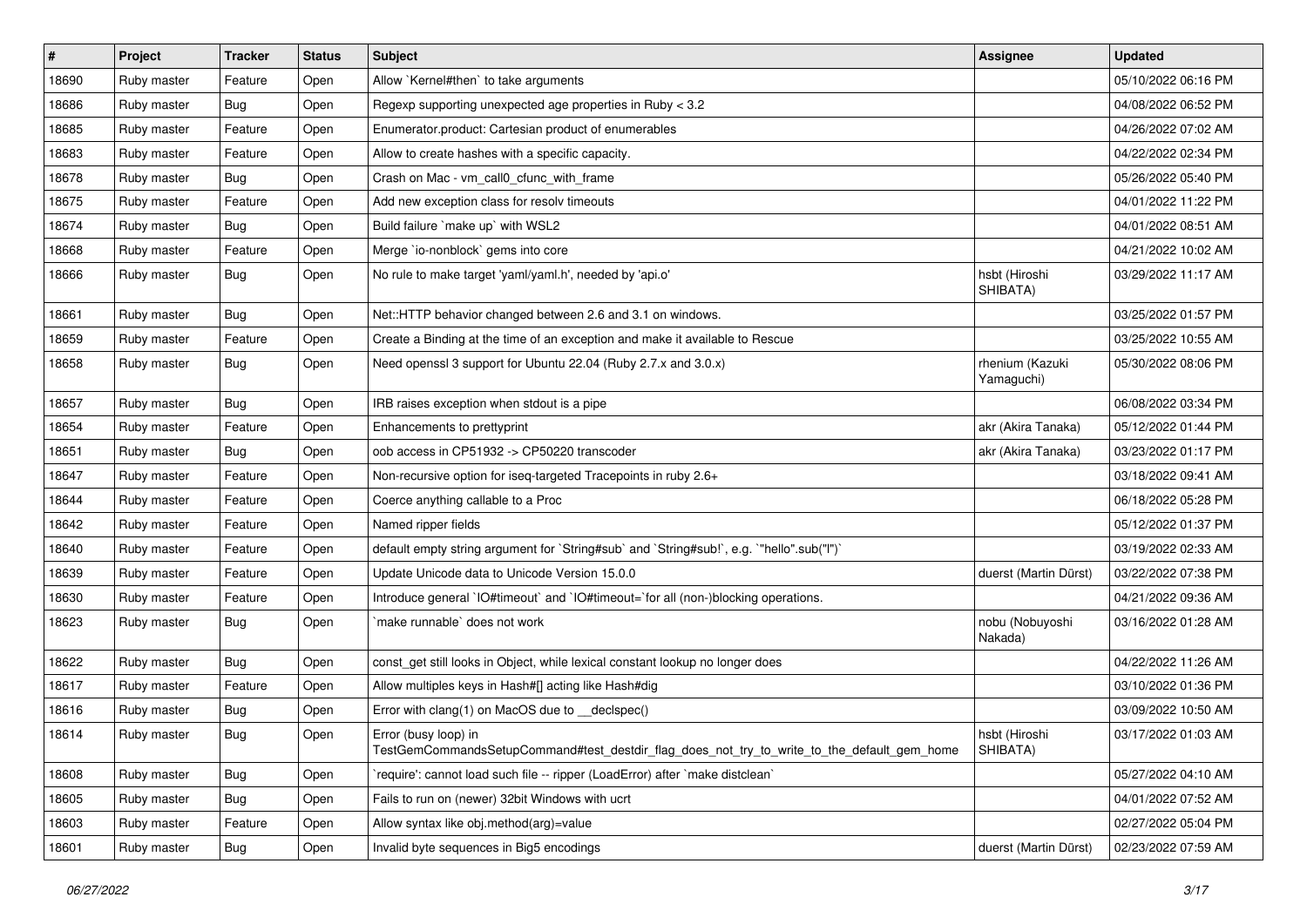| $\vert$ # | Project     | <b>Tracker</b> | <b>Status</b> | <b>Subject</b>                                                                                              | <b>Assignee</b>           | <b>Updated</b>      |
|-----------|-------------|----------------|---------------|-------------------------------------------------------------------------------------------------------------|---------------------------|---------------------|
| 18597     | Ruby master | Feature        | Open          | Strings need a named method like `dup` that doesn't duplicate if receiver is mutable                        |                           | 02/26/2022 11:56 PM |
| 18594     | Ruby master | Feature        | Open          | Add a #to_h method on URI::Generic                                                                          |                           | 03/31/2022 01:18 PM |
| 18593     | Ruby master | Feature        | Open          | Add back URI.escape                                                                                         |                           | 02/18/2022 07:45 PM |
| 18587     | Ruby master | Misc           | Open          | What was the reason behind Ruby choosing SipHash for Hash?                                                  |                           | 02/17/2022 12:02 AM |
| 18583     | Ruby master | Feature        | Open          | Pattern-matching: API for custom unpacking strategies?                                                      |                           | 03/17/2022 01:10 PM |
| 18580     | Ruby master | Bug            | Open          | Range#include? inconsistency for beginless String ranges                                                    |                           | 03/09/2022 10:22 PM |
| 18576     | Ruby master | Feature        | Open          | Rename `ASCII-8BIT` encoding to `BINARY`                                                                    |                           | 03/17/2022 03:06 PM |
| 18573     | Ruby master | Feature        | Open          | Object#pack1                                                                                                |                           | 02/08/2022 08:51 AM |
| 18568     | Ruby master | Feature        | Open          | Explore lazy RubyGems boot to reduce need for --disable-gems                                                |                           | 02/17/2022 07:15 AM |
| 18567     | Ruby master | Bug            | Open          | Depending on default gems in stdlib gems when not needed considered harmful                                 | hsbt (Hiroshi<br>SHIBATA) | 04/21/2022 04:45 PM |
| 18564     | Ruby master | Feature        | Open          | Add Exception#detailed_message                                                                              | mame (Yusuke<br>Endoh)    | 02/01/2022 08:06 PM |
| 18559     | Ruby master | Feature        | Open          | Allocation tracing: Objects created by the parser are attributed to Kernel.require                          |                           | 01/31/2022 12:14 PM |
| 18554     | Ruby master | Feature        | Open          | Move unicode_normalize to a default gem                                                                     |                           | 01/31/2022 05:51 PM |
| 18553     | Ruby master | Bug            | Open          | Memory leak on compiling method call with kwargs                                                            | ko1 (Koichi Sasada)       | 03/23/2022 09:34 PM |
| 18551     | Ruby master | Feature        | Open          | Make Range#reverse_each to raise an exception if endless                                                    |                           | 01/28/2022 11:13 PM |
| 18518     | Ruby master | Bug            | Open          | NoMemoryError + [FATAL] failed to allocate memory for twice 1 << large                                      |                           | 01/28/2022 01:40 PM |
| 18515     | Ruby master | Feature        | Open          | Add Range#reverse_each implementation for performance                                                       |                           | 01/31/2022 02:23 AM |
| 18510     | Ruby master | Bug            | Open          | Unexpected waiting for console when starting ruby on windows                                                |                           | 01/23/2022 02:53 PM |
| 18507     | Ruby master | Bug            | Open          | Incorrect target_os detection in configure script                                                           |                           | 01/25/2022 08:57 AM |
| 18506     | Ruby master | Bug            | Open          | make and make install rebuild items every time unnecessarily - sometimes causing races in parallel installs |                           | 01/21/2022 01:46 PM |
| 18498     | Ruby master | Feature        | Open          | Introduce a public WeakKeysMap that compares by equality                                                    |                           | 02/20/2022 04:06 PM |
| 18494     | Ruby master | Feature        | Open          | [RFC] ENV["RUBY_GC_"]= changes GC parameters dynamically                                                    |                           | 01/17/2022 11:15 PM |
| 18492     | Ruby master | <b>Bug</b>     | Open          | 'rb_rescue2' inside 'rb_protect' segfaults on Windows                                                       |                           | 01/14/2022 03:17 PM |
| 18478     | Ruby master | Feature        | Open          | Module#constant_pairs                                                                                       |                           | 01/11/2022 07:55 PM |
| 18477     | Ruby master | Feature        | Open          | Float#sqrt and Integer#sqrt                                                                                 |                           | 01/11/2022 07:34 PM |
| 18476     | Ruby master | Bug            | Open          | Call to require stuck forever after receiving EAGAIN on writev when running with zeus                       |                           | 02/28/2022 02:55 PM |
| 18473     | Ruby master | Bug            | Open          | Raw data in Socket:: Option#inspect on Amazon Linux 2                                                       |                           | 01/11/2022 02:13 PM |
| 18472     | Ruby master | Bug            | Open          | rb_w32_map_errno is not found on Ruby-3.1.0                                                                 |                           | 01/13/2022 09:59 AM |
| 18463     | Ruby master | Feature        | Open          | Random number generation with xoshiro                                                                       |                           | 02/13/2022 09:12 AM |
| 18462     | Ruby master | Feature        | Open          | Proposal to merge WASI based WebAssembly support                                                            |                           | 03/24/2022 03:05 AM |
| 18457     | Ruby master | <b>Bug</b>     | Open          | ruby 2.7.5 fiddle/types.rb use uint32_t but fiddle/cparser.rb lacks uint32_t                                |                           | 01/03/2022 01:00 PM |
| 18456     | Ruby master | <b>Bug</b>     | Open          | rdoc non-determinism: module includes can be added once or twice to generated .ri                           |                           | 01/01/2022 11:16 PM |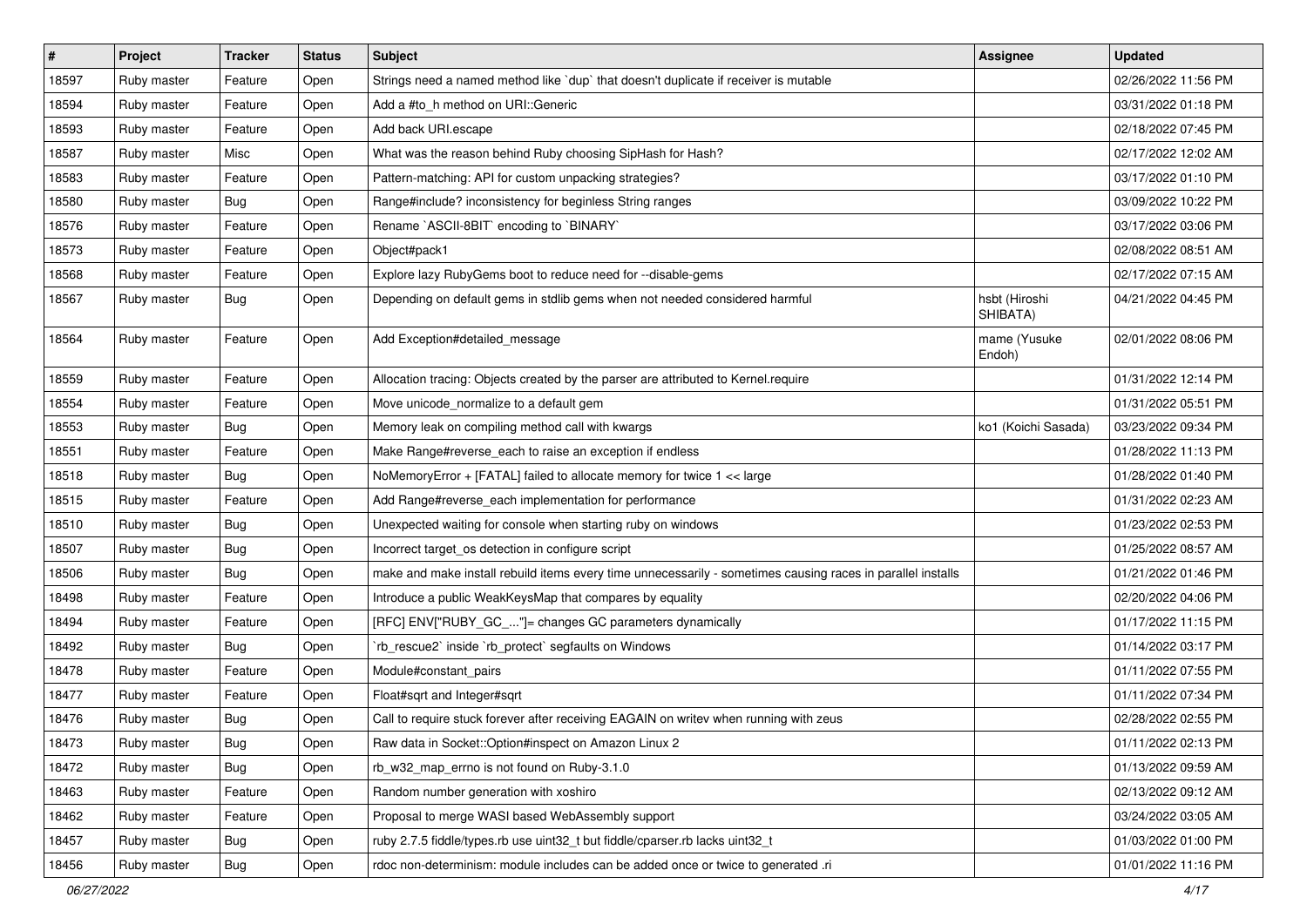| #     | Project     | <b>Tracker</b> | <b>Status</b> | <b>Subject</b>                                                                                                 | <b>Assignee</b>                         | <b>Updated</b>      |
|-------|-------------|----------------|---------------|----------------------------------------------------------------------------------------------------------------|-----------------------------------------|---------------------|
| 18455 | Ruby master | Bug            | Open          | IO#close` has poor performance and difficult to understand semantics.                                          |                                         | 04/04/2022 02:02 AM |
| 18454 | Ruby master | Bug            | Open          | YJIT slowing down key Discourse benchmarks                                                                     |                                         | 01/04/2022 08:45 AM |
| 18444 | Ruby master | <b>Bug</b>     | Open          | Trapped TSTP causes a locking deadlock in 3.0.3 onward                                                         |                                         | 05/26/2022 10:29 PM |
| 18440 | Ruby master | Feature        | Open          | YJIT is enabled if any YJIT tuning options are set                                                             |                                         | 12/30/2021 08:17 PM |
| 18439 | Ruby master | Feature        | Open          | Support YJIT for VC++                                                                                          | maximecb (Maxime<br>Chevalier-Boisvert) | 01/10/2022 11:29 PM |
| 18438 | Ruby master | Feature        | Open          | Add `Exception#additional_message` to show additional error information                                        |                                         | 02/07/2022 02:55 AM |
| 18435 | Ruby master | <b>Bug</b>     | Open          | Calling `protected` on ancestor method changes result of `instance_methods(false)`                             |                                         | 06/09/2022 10:23 AM |
| 18429 | Ruby master | <b>Bug</b>     | Open          | Configure ruby-3.0.3 on Solaris 10 Unknown keyword 'URL' in './ruby.tmp.pc'                                    |                                         | 01/18/2022 09:15 PM |
| 18423 | Ruby master | Feature        | Open          | Installing stable versions like 3.0.3 from source generates fatal error by make                                |                                         | 12/23/2021 11:44 PM |
| 18420 | Ruby master | Misc           | Open          | Question about how to handle IO.pipe reader and writer when forking                                            |                                         | 12/22/2021 12:04 AM |
| 18418 | Ruby master | Feature        | Open          | Add Net::HTTP#security_level=                                                                                  |                                         | 12/19/2021 11:58 AM |
| 18413 | Ruby master | Bug            | Open          | Segfault in `ripper/lexer.rb`                                                                                  |                                         | 12/17/2021 04:49 PM |
| 18412 | Ruby master | <b>Bug</b>     | Open          | Segfault in test_ractor.rb                                                                                     |                                         | 12/17/2021 04:23 AM |
| 18411 | Ruby master | Feature        | Open          | Introduce `Fiber.blocking` for disabling scheduler.                                                            |                                         | 12/23/2021 05:10 PM |
| 18410 | Ruby master | Feature        | Open          | Proposal to make inspect include underscores on numerics                                                       |                                         | 12/16/2021 09:07 AM |
| 18404 | Ruby master | Misc           | Open          | 3.1 documentation problems tracking ticket                                                                     |                                         | 12/24/2021 03:59 PM |
| 18402 | Ruby master | Feature        | Open          | <b>Argument Labels</b>                                                                                         |                                         | 01/31/2022 06:14 PM |
| 18401 | Ruby master | Feature        | Open          | Rework `require_relative` to add the "current path" on `\$LOAD_PATH`                                           |                                         | 12/09/2021 05:41 PM |
| 18396 | Ruby master | Bug            | Open          | An unexpected "hash value omission" syntax error when without parentheses call expr follows                    |                                         | 03/29/2022 09:58 PM |
| 18395 | Ruby master | Feature        | Open          | Introduce Array#subtract! for performance                                                                      |                                         | 12/08/2021 04:42 PM |
| 18393 | Ruby master | <b>Bug</b>     | Open          | TestReadline#test_interrupt_in_other_thread fails on armv7hl                                                   |                                         | 12/07/2021 02:03 PM |
| 18384 | Ruby master | Feature        | Open          | Pattern Match Object                                                                                           |                                         | 05/07/2022 06:01 PM |
| 18380 | Ruby master | Bug            | Open          | TestAddressResolve#test_socket_getnameinfo_domain_blocking test failures                                       |                                         | 12/21/2021 04:22 PM |
| 18379 | Ruby master | <b>Bug</b>     | Open          | [CI] Windows mingw/ucrt - test-all timeout failures                                                            |                                         | 12/02/2021 02:23 AM |
| 18376 | Ruby master | Feature        | Open          | Version comparison API                                                                                         |                                         | 12/30/2021 10:33 AM |
| 18369 | Ruby master | Feature        | Open          | users.detect(:name, "Dorian") as shorthand for users.detect {  user  user.name == "Dorian" }                   |                                         | 12/03/2021 02:23 PM |
| 18368 | Ruby master | Feature        | Open          | Range#step semantics for non-Numeric ranges                                                                    |                                         | 02/02/2022 03:42 PM |
| 18360 | Ruby master | Feature        | Open          | <b>PrettyPrint enhancements</b>                                                                                |                                         | 11/24/2021 12:15 AM |
| 18359 | Ruby master | <b>Bug</b>     | Open          | [Windows MinGW] warning Please include winsock2.h before windows.h                                             |                                         | 11/23/2021 05:07 PM |
| 18357 | Ruby master | Feature        | Open          | Proposal: stop raising when block passed to IO#each * closes the IO                                            |                                         | 11/22/2021 09:03 PM |
| 18352 | Ruby master | Misc           | Open          | What is the Hash#grep expected?                                                                                |                                         | 11/28/2021 10:39 PM |
| 18338 | Ruby master | Bug            | Open          | Encoding.default_external = Encoding::UTF_16BE may add a wrongly-encoded string to<br><b>\$LOADED FEATURES</b> |                                         | 11/15/2021 07:32 AM |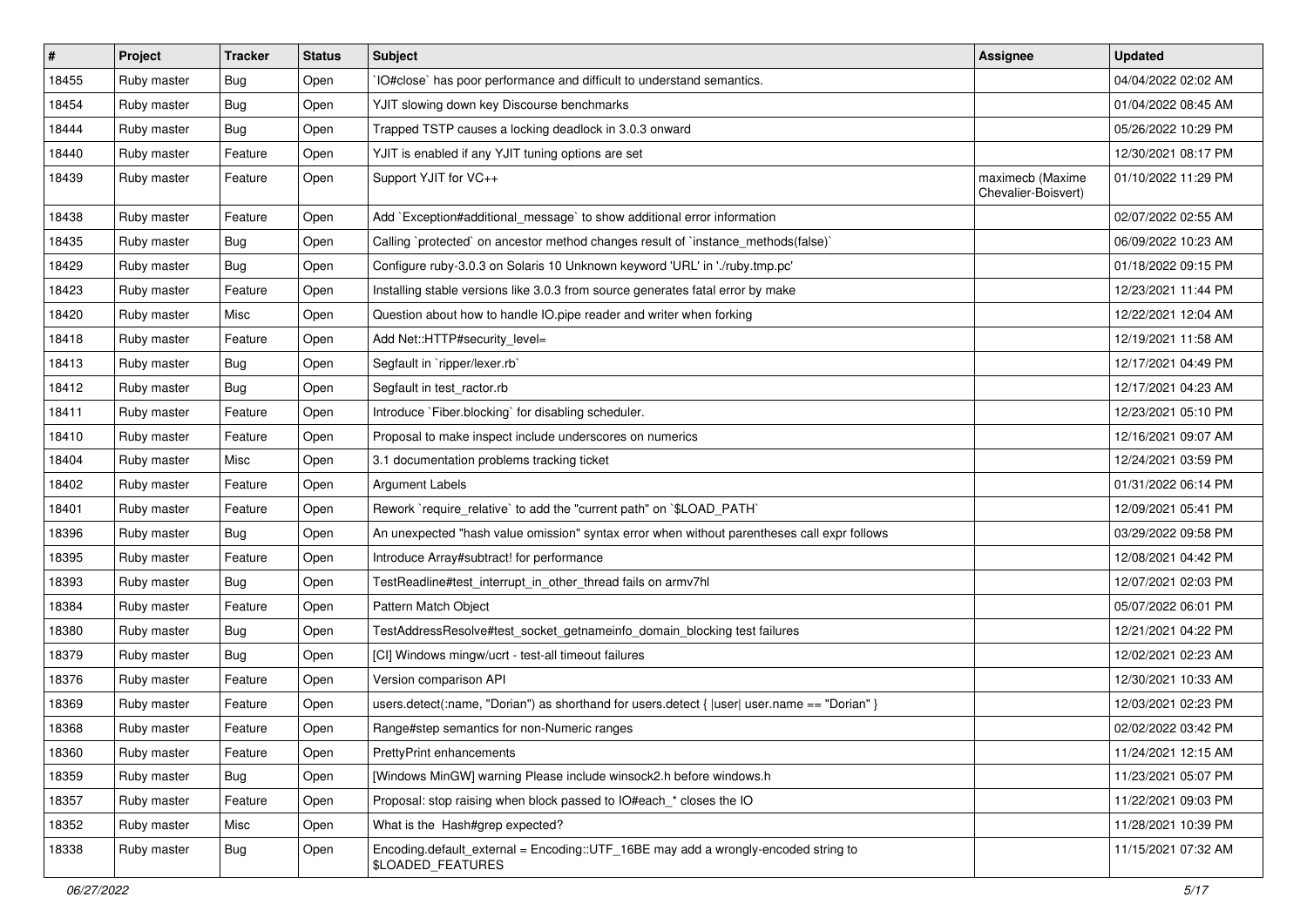| $\vert$ # | Project     | Tracker    | <b>Status</b> | Subject                                                                                                                                                               | Assignee                      | <b>Updated</b>      |
|-----------|-------------|------------|---------------|-----------------------------------------------------------------------------------------------------------------------------------------------------------------------|-------------------------------|---------------------|
| 18334     | Ruby master | Feature    | Open          | ENV#to_h returns a new Hash object but Hash#to_h does not, which can cause inconsistencies                                                                            |                               | 11/17/2021 05:46 PM |
| 18332     | Ruby master | Feature    | Open          | a ? b                                                                                                                                                                 |                               | 12/29/2021 04:38 AM |
| 18331     | Ruby master | Feature    | Open          | Kernel.#Time                                                                                                                                                          |                               | 11/13/2021 12:41 PM |
| 18296     | Ruby master | Feature    | Open          | Custom exception formatting should override `Exception#full_message`.                                                                                                 |                               | 12/15/2021 08:49 PM |
| 18291     | Ruby master | Feature    | Open          | When use $=$ $\sim$ with named group, if regex is on the right side, variable not defined.                                                                            |                               | 11/06/2021 12:36 PM |
| 18286     | Ruby master | Bug        | Open          | Universal arm64/x86_84 binary built on an x86_64 machine segfaults/is killed on arm64                                                                                 |                               | 05/26/2022 09:45 PM |
| 18285     | Ruby master | Feature    | Open          | NoMethodError#message uses a lot of CPU/is really expensive to call                                                                                                   |                               | 01/30/2022 12:45 PM |
| 18281     | Ruby master | Bug        | Open          | Ruby 3.1.0: gem uninstall -alx fails to uninstall debug                                                                                                               |                               | 06/16/2022 01:08 AM |
| 18277     | Ruby master | <b>Bug</b> | Open          | buffer error (Zlib::BufError) in Zlib::Deflate#deflate when using MJIT                                                                                                | k0kubun (Takashi<br>Kokubun)  | 01/05/2022 03:04 PM |
| 18275     | Ruby master | Feature    | Open          | Add an option to define method to not capture the surrounding environment                                                                                             | ko1 (Koichi Sasada)           | 12/03/2021 02:34 PM |
| 18269     | Ruby master | Bug        | Open          | trace_opt_not and trace_opt_regexpmatch2 insns are indistinguishable                                                                                                  |                               | 11/12/2021 07:44 AM |
| 18265     | Ruby master | Feature    | Open          | Self-contained one-binary feature which discuss on ruby kaigi 2021 day 2, $\Box$ Ruby Committers vs the World /<br>CRuby Committers                                   |                               | 10/24/2021 04:11 PM |
| 18262     | Ruby master | Feature    | Open          | Enumerator::Lazy#partition                                                                                                                                            |                               | 11/20/2021 10:17 AM |
| 18259     | Ruby master | Feature    | Open          | Support quarter spec %q in Time#strftime                                                                                                                              |                               | 10/21/2021 12:15 PM |
| 18258     | Ruby master | <b>Bug</b> | Open          | Ractor shareable? can be slow and mutates internal object flags.                                                                                                      | ko1 (Koichi Sasada)           | 10/21/2021 08:58 AM |
| 18257     | Ruby master | <b>Bug</b> | Open          | rb_mRubyVMFrozenCore is broken by GC run                                                                                                                              |                               | 02/10/2022 12:36 PM |
| 18256     | Ruby master | Feature    | Open          | Change the canonical name of Thread::Mutex, Thread::Queue, Thread::SizedQueue and<br>Thread::ConditionVariable to just Mutex, Queue, SizedQueue and ConditionVariable |                               | 10/20/2021 10:59 PM |
| 18255     | Ruby master | <b>Bug</b> | Open          | ioctl zeroes the last buffer byte                                                                                                                                     |                               | 10/25/2021 08:13 AM |
| 18248     | Ruby master | Misc       | Open          | Add Feature Triaging Guide                                                                                                                                            |                               | 10/12/2021 03:21 PM |
| 18247     | Ruby master | Bug        | Open          | weird results for `Array#slice` or `Array#[]` with argument of type `Enumerator::ArithmeticSequence`                                                                  |                               | 03/30/2022 11:05 PM |
| 18242     | Ruby master | Feature    | Open          | Parser makes multiple assignment sad in confusing way                                                                                                                 |                               | 10/09/2021 07:58 AM |
| 18228     | Ruby master | Feature    | Open          | Add a 'timeout' option to 'IO.copy_stream'                                                                                                                            |                               | 10/01/2021 05:10 AM |
| 18227     | Ruby master | Feature    | Open          | Static class initialization.                                                                                                                                          | ioquatix (Samuel<br>Williams) | 09/29/2021 09:21 PM |
| 18194     | Ruby master | Feature    | Open          | No easy way to format exception messages per thread/fiber scheduler context.                                                                                          | mame (Yusuke<br>Endoh)        | 09/29/2021 10:10 AM |
| 18186     | Ruby master | <b>Bug</b> | Open          | SEGV with system command - MinGW?                                                                                                                                     |                               | 09/22/2021 03:20 PM |
| 18181     | Ruby master | Feature    | Open          | Introduce Enumerable#min with value, max with value, and minmax with value                                                                                            |                               | 01/25/2022 07:33 AM |
| 18179     | Ruby master | Feature    | Open          | Add Math methods to Numeric                                                                                                                                           |                               | 03/24/2022 02:54 PM |
| 18168     | Ruby master | Feature    | Open          | Add ActiveSupport deep_transform_values to Ruby                                                                                                                       |                               | 09/15/2021 05:29 AM |
| 18162     | Ruby master | Feature    | Open          | Shorthand method Proc#isolate to create isolated proc objects                                                                                                         |                               | 09/13/2021 02:33 AM |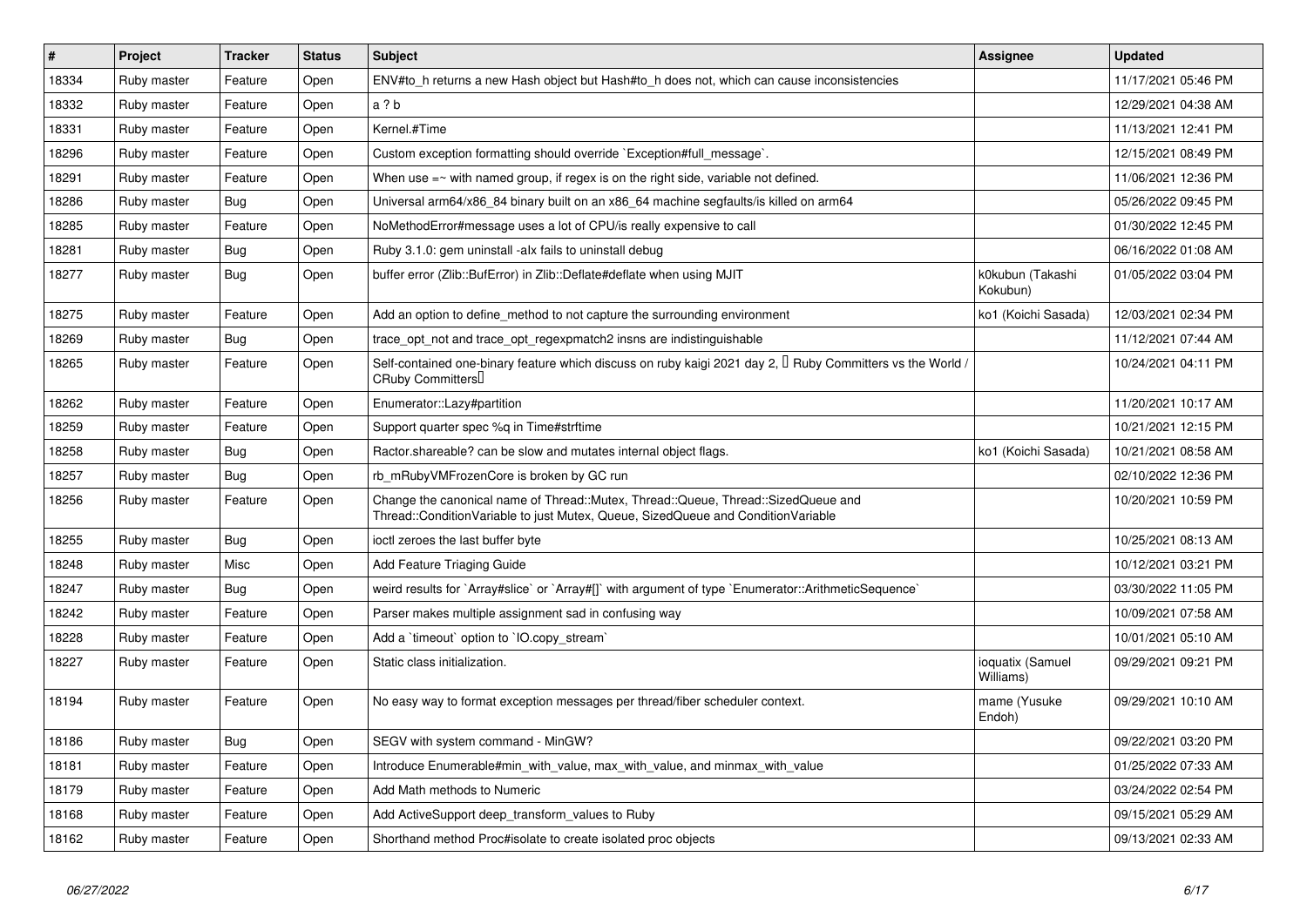| #     | Project     | Tracker    | <b>Status</b> | <b>Subject</b>                                                                                                             | <b>Assignee</b>               | <b>Updated</b>      |
|-------|-------------|------------|---------------|----------------------------------------------------------------------------------------------------------------------------|-------------------------------|---------------------|
| 18159 | Ruby master | Feature    | Open          | Integrate functionality of dead_end gem into Ruby                                                                          | matz (Yukihiro<br>Matsumoto)  | 06/17/2022 02:06 PM |
| 18152 | Ruby master | <b>Bug</b> | Open          | Fix theoretical bug with signals + qsort                                                                                   |                               | 09/08/2021 03:38 PM |
| 18151 | Ruby master | Feature    | Open          | Incorrect Resolv result when DNS server is unreachable                                                                     |                               | 09/18/2021 12:22 AM |
| 18150 | Ruby master | Misc       | Open          | Proposal: Deprecate leading zero syntax to declare octals, since it's extremely confusing (and Python 3<br>removed it too) |                               | 09/04/2021 03:21 AM |
| 18146 | Ruby master | Feature    | Open          | Add 'delete_prefix' and 'delete_suffix' to 'Pathname'                                                                      |                               | 09/03/2021 04:59 AM |
| 18144 | Ruby master | Bug        | Open          | Timeout not working while regular expression match is running                                                              |                               | 09/02/2021 07:08 AM |
| 18137 | Ruby master | Feature    | Open          | A new method to check Proc is isolated or not                                                                              |                               | 10/27/2021 07:30 AM |
| 18136 | Ruby master | Feature    | Open          | take_while_after                                                                                                           |                               | 01/28/2022 06:23 AM |
| 18135 | Ruby master | Feature    | Open          | Introduce Enumerable#detect_only                                                                                           |                               | 09/02/2021 05:44 PM |
| 18132 | Ruby master | Bug        | Open          | TODO: fix ccan/list thread safety                                                                                          |                               | 01/02/2022 08:22 AM |
| 18131 | Ruby master | Bug        | Open          | addr2line.c: Some inlined functions mistakenly shown                                                                       |                               | 08/24/2021 07:59 PM |
| 18129 | Ruby master | Bug        | Open          | Ractor-incompatible global variables can be accessed through alias                                                         |                               | 08/23/2021 10:08 PM |
| 18127 | Ruby master | Feature    | Open          | Ractor-local version of Singleton                                                                                          |                               | 11/09/2021 02:45 PM |
| 18119 | Ruby master | Bug        | Open          | Ractor crashes when instantiating classes                                                                                  | ko1 (Koichi Sasada)           | 09/14/2021 01:42 AM |
| 18083 | Ruby master | Feature    | Open          | Capture error in ensure block.                                                                                             |                               | 10/21/2021 01:00 PM |
| 18082 | Ruby master | Misc       | Open          | FileUtils.remove_entry_secure has inconsistent document                                                                    |                               | 08/17/2021 04:26 PM |
| 18080 | Ruby master | Bug        | Open          | Syntax error on one-line pattern matching                                                                                  |                               | 08/18/2021 12:38 AM |
| 18073 | Ruby master | <b>Bug</b> | Open          | test/ruby/test_jit.rb: "error: invalid use of '__builtin_va_arg_pack ()"" on Ruby 2.7.4 on gcc 4.8.5                       |                               | 12/03/2021 03:04 PM |
| 18070 | Ruby master | Feature    | Open          | `attr` should be removed                                                                                                   |                               | 08/09/2021 05:51 PM |
| 18069 | Ruby master | Feature    | Open          | 'instance_exec' is just ignored when the block is originally a method                                                      |                               | 08/10/2021 05:33 AM |
| 18068 | Ruby master | Misc       | Open          | Silence LoadError only if it is for rubygems itself                                                                        | hsbt (Hiroshi<br>SHIBATA)     | 08/08/2021 02:21 PM |
| 18063 | Ruby master | Feature    | Open          | io_uring implementation                                                                                                    |                               | 08/05/2021 10:02 AM |
| 18061 | Ruby master | Bug        | Open          | Execshield test: libruby.so.N.N.N: FAIL: property-note test because no .note.gnu.property section found                    |                               | 06/22/2022 07:58 AM |
| 18058 | Ruby master | Bug        | Open          | 3.1.0-dev with MJIT enabled Zlib::BufError during `gem install`                                                            | k0kubun (Takashi<br>Kokubun)  | 08/02/2021 08:31 PM |
| 18057 | Ruby master | Feature    | Open          | Introduce Array#mean                                                                                                       |                               | 08/02/2021 02:16 PM |
| 18055 | Ruby master | Feature    | Open          | Introduce                                                                                                                  |                               | 07/30/2021 09:30 AM |
| 18036 | Ruby master | <b>Bug</b> | Open          | Pthread fibers become invalid on fork - different from normal fibers.                                                      | ioquatix (Samuel<br>Williams) | 08/19/2021 07:05 AM |
| 18035 | Ruby master | Feature    | Open          | Introduce general model/semantic for immutable by default.                                                                 |                               | 11/09/2021 04:47 PM |
| 18033 | Ruby master | Feature    | Open          | Time.new to parse a string                                                                                                 |                               | 12/07/2021 02:15 PM |
| 18013 | Ruby master | <b>Bug</b> | Open          | Unexpected results when mxiing negated character classes and case-folding                                                  |                               | 06/29/2021 12:05 PM |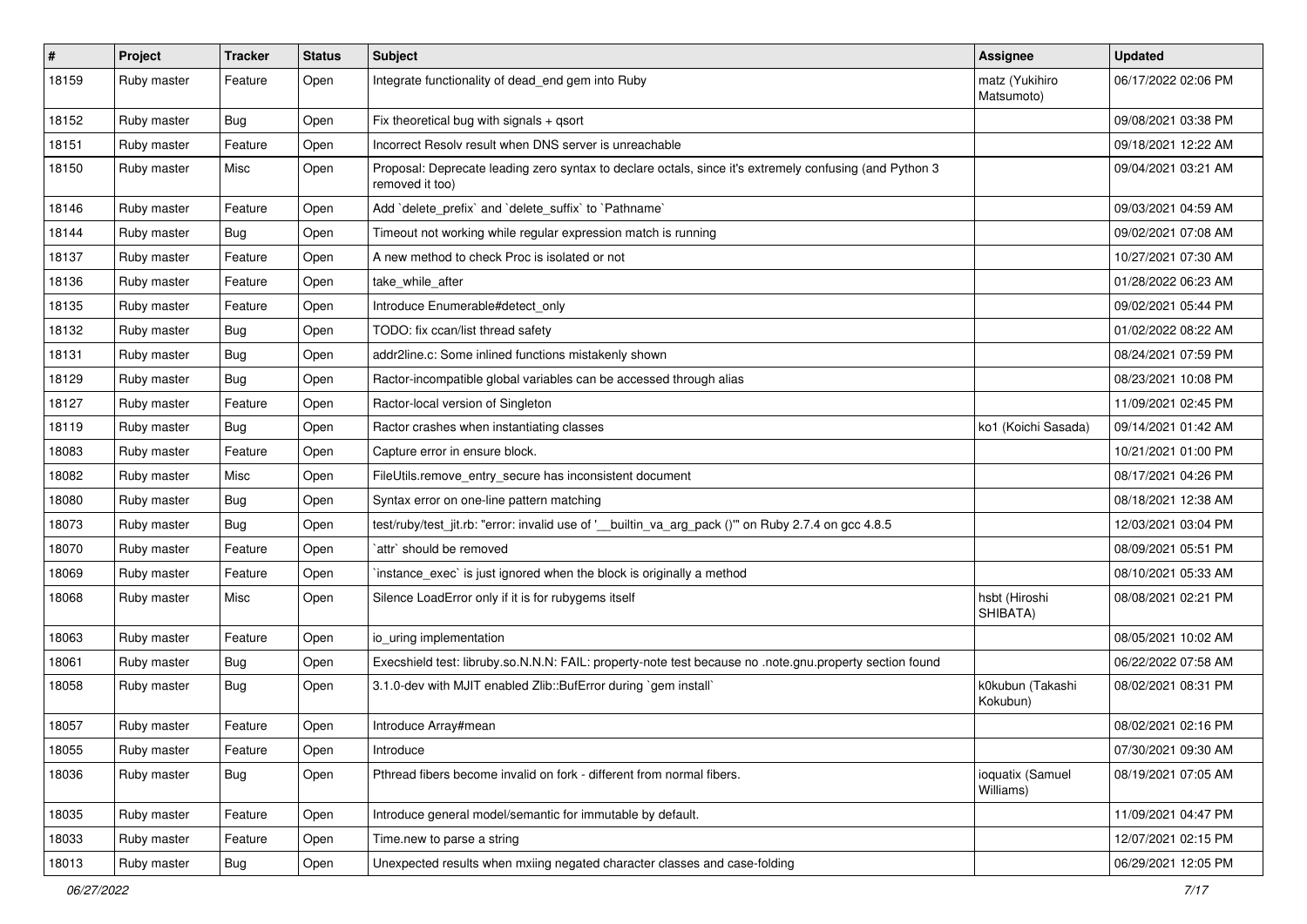| $\#$  | Project     | <b>Tracker</b> | <b>Status</b> | Subject                                                                                                                                     | <b>Assignee</b>              | <b>Updated</b>      |
|-------|-------------|----------------|---------------|---------------------------------------------------------------------------------------------------------------------------------------------|------------------------------|---------------------|
| 18012 | Ruby master | <b>Bug</b>     | Open          | Case-insensitive character classes can only match multiple code points when top-level character class is not<br>negated                     |                              | 06/29/2021 08:35 AM |
| 18010 | Ruby master | <b>Bug</b>     | Open          | Character class with single character gets case-folded with following string                                                                |                              | 06/28/2021 09:30 AM |
| 18009 | Ruby master | Bug            | Open          | Regexps \w and \W with /i option and /u option produce inconsistent results under nested negation and<br>intersection                       |                              | 06/28/2021 09:09 AM |
| 18005 | Ruby master | Feature        | Open          | Enable non-blocking `binding.irb`.                                                                                                          |                              | 06/24/2021 07:20 PM |
| 18004 | Ruby master | Feature        | Open          | Add Async to the stdlib                                                                                                                     |                              | 11/26/2021 06:01 AM |
| 18002 | Ruby master | Bug            | Open          | s390x: Tests failing without LC_ALL env                                                                                                     | jaruga (Jun Aruga)           | 07/12/2021 04:30 PM |
| 17999 | Ruby master | Bug            | Open          | TestMethod#test zsuper intermittent timeout error on raspbian10-aarch64 CI                                                                  |                              | 06/18/2021 01:33 AM |
| 17996 | Ruby master | Bug            | Open          | Cygwin: thread + pipe behavior since Ruby 2.6                                                                                               | cruby-cygwin                 | 05/19/2022 08:20 AM |
| 17995 | Ruby master | Bug            | Open          | Slow down when mjit and Ractor are being used at same time                                                                                  | k0kubun (Takashi<br>Kokubun) | 06/11/2022 04:02 AM |
| 17994 | Ruby master | Feature        | Open          | Clarify 'IO.read' behavior and add 'File.read' method                                                                                       |                              | 07/16/2021 03:04 AM |
| 17990 | Ruby master | Bug            | Open          | Inconsistent behavior of Regexp quantifiers over characters with complex case foldings                                                      |                              | 06/15/2021 11:59 AM |
| 17989 | Ruby master | Bug            | Open          | Case insensitive Regexps do not handle characters with overlapping case foldings                                                            |                              | 06/15/2021 11:43 AM |
| 17950 | Ruby master | Feature        | Open          | Unable to pattern-match against a String key                                                                                                |                              | 06/15/2021 11:42 AM |
| 17944 | Ruby master | Feature        | Open          | Remove Socket.gethostbyaddr and Socket.gethostbyname                                                                                        |                              | 06/10/2021 08:26 AM |
| 17942 | Ruby master | Feature        | Open          | Add a `initialize(public @a, private @b)` shortcut syntax for defining public/private accessors for instance<br>vars as part of constructor |                              | 12/13/2021 12:43 AM |
| 17938 | Ruby master | Feature        | Open          | Keyword alternative for boolean positional arguments                                                                                        |                              | 07/15/2021 06:46 AM |
| 17931 | Ruby master | Bug            | Open          | Compile fails setup option nodynamic                                                                                                        |                              | 07/07/2021 08:51 AM |
| 17926 | Ruby master | <b>Bug</b>     | Open          | spec/ruby/core/file/atime_spec.rb: a random failing test on Travis ppc64le                                                                  |                              | 06/02/2021 04:35 PM |
| 17925 | Ruby master | Bug            | Open          | Pattern matching syntax using semicolon one-line                                                                                            |                              | 06/04/2021 03:08 PM |
| 17924 | Ruby master | Feature        | Open          | Range#infinite?                                                                                                                             |                              | 07/08/2021 11:58 PM |
| 17884 | Ruby master | Feature        | Open          | locindex for profiling tools                                                                                                                | ko1 (Koichi Sasada)          | 05/24/2021 04:17 PM |
| 17878 | Ruby master | Bug            | Open          | bootstraptest/test_ractor.rb:224 a random failing test with "The outgoing-port is already closed<br>(Ractor::ClosedError)"                  |                              | 09/13/2021 01:10 PM |
| 17859 | Ruby master | Feature        | Open          | Start IRB when running just `ruby`                                                                                                          |                              | 05/14/2021 07:54 AM |
| 17856 | Ruby master | Feature        | Open          | ary.member? is slower than ary.include?                                                                                                     |                              | 05/11/2021 10:12 AM |
| 17851 | Ruby master | Feature        | Open          | ruby extension for memoryview                                                                                                               |                              | 05/05/2021 03:15 PM |
| 17849 | Ruby master | Feature        | Open          | Fix Timeout timeout so that it can be used in threaded Web servers                                                                          | matz (Yukihiro<br>Matsumoto) | 04/10/2022 06:26 AM |
| 17844 | Ruby master | Feature        | Open          | Support list of methods to test with respond_to?                                                                                            |                              | 05/06/2021 07:00 PM |
| 17834 | Ruby master | Feature        | Open          | Add a Bytes and BytesArray class that implement memoryview                                                                                  |                              | 05/06/2021 02:22 PM |
| 17833 | Ruby master | Feature        | Open          | add IO.readinto(b) where b is a bytes like object that is you can get a memoryview from                                                     |                              | 06/30/2021 02:36 PM |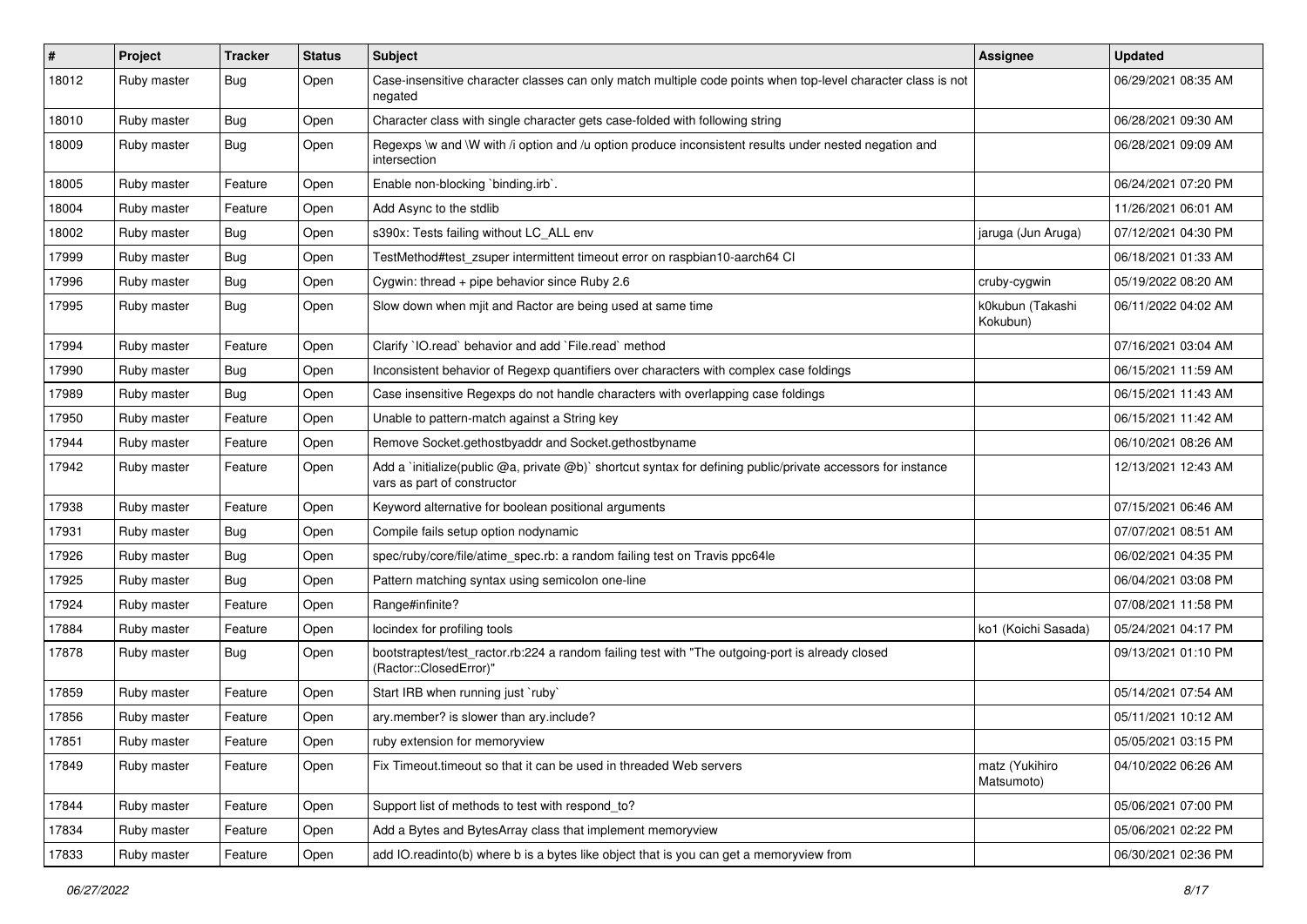| $\sharp$ | Project     | <b>Tracker</b> | <b>Status</b> | Subject                                                                           | <b>Assignee</b>              | <b>Updated</b>      |
|----------|-------------|----------------|---------------|-----------------------------------------------------------------------------------|------------------------------|---------------------|
| 17830    | Ruby master | Feature        | Open          | Add Integer#previous and Integer#prev                                             | matz (Yukihiro<br>Matsumoto) | 04/27/2021 11:35 PM |
| 17829    | Ruby master | Misc           | Open          | Clang/LLVM correctness of x64-mingw32 build (`shorten-64-to-32` warnings)         |                              | 04/26/2021 04:23 PM |
| 17825    | Ruby master | Feature        | Open          | Uniformize Float::INFINITY and Date::infinity.new                                 |                              | 05/04/2021 01:43 AM |
| 17817    | Ruby master | Bug            | Open          | --jit outputs ./tmp/_ruby_mjit_*.h: No such file or directory on with TMP         |                              | 04/22/2021 11:57 AM |
| 17815    | Ruby master | Misc           | Open          | Snapcraft Ruby plugin                                                             |                              | 04/20/2021 07:59 PM |
| 17808    | Ruby master | Feature        | Open          | Feature Request: JS like splat of Object properties as named method parameters    |                              | 04/17/2021 11:43 PM |
| 17799    | Ruby master | <b>Bug</b>     | Open          | Seg fault in rb_class_clear_method_cache                                          |                              | 12/09/2021 05:39 AM |
| 17797    | Ruby master | Feature        | Open          | MIPS support for addr2line.c                                                      |                              | 04/13/2021 03:49 AM |
| 17792    | Ruby master | Bug            | Open          | make notes and make test fail with Ruby3.0.1p64 RaspberryPI 4B Ubuntu 20.10 ARM64 |                              | 05/23/2021 08:23 PM |
| 17790    | Ruby master | Feature        | Open          | Have a way to clear a String without resetting its capacity                       |                              | 04/21/2021 11:27 PM |
| 17786    | Ruby master | Feature        | Open          | Proposal: new "ends" keyword                                                      |                              | 04/11/2021 01:40 AM |
| 17785    | Ruby master | Feature        | Open          | Allow named parameters to be keywords                                             | matz (Yukihiro<br>Matsumoto) | 12/17/2021 06:10 PM |
| 17774    | Ruby master | Bug            | Open          | Quantified empty group causes regex to fail                                       |                              | 10/13/2021 04:43 PM |
| 17773    | Ruby master | Feature        | Open          | Alias `Numeric#zero?` and `Float#zero?` as `Numeric#empty?` and `Float#empty?`    |                              | 04/02/2021 03:39 PM |
| 17771    | Ruby master | Feature        | Open          | String#start_with? should not construct MatchData or set \$~                      |                              | 04/02/2021 02:49 PM |
| 17758    | Ruby master | Feature        | Open          | Provide Hash#count for performance improvement                                    |                              | 03/28/2021 06:39 PM |
| 17753    | Ruby master | Feature        | Open          | Add Module#namespace                                                              |                              | 04/17/2021 08:04 AM |
| 17749    | Ruby master | Feature        | Open          | Const source location without name                                                |                              | 04/17/2021 07:38 AM |
| 17743    | Ruby master | Feature        | Open          | Show argument types in backtrace                                                  |                              | 03/25/2021 06:39 PM |
| 17741    | Ruby master | Feature        | Open          | Ruby links to `objc` for convenience - this should be moved into a native ext     |                              | 03/23/2021 01:24 AM |
| 17722    | Ruby master | Bug            | Open          | define_method with shareable results in "defined in a different Ractor"           |                              | 08/24/2021 12:03 PM |
| 17718    | Ruby master | Feature        | Open          | a method paramaters object that can be pattern matched against                    |                              | 03/24/2021 01:29 PM |
| 17683    | Ruby master | Misc           | Open          | Current status of beginless range (experimental or not)                           |                              | 06/05/2021 07:22 AM |
| 17682    | Ruby master | Feature        | Open          | String#casecmp performance improvement                                            |                              | 03/24/2021 02:29 PM |
| 17680    | Ruby master | <b>Bug</b>     | Open          | tab completion no longer works on irb3.0                                          |                              | 03/13/2021 08:06 AM |
| 17667    | Ruby master | Bug            | Open          | Module#name needs synchronization                                                 | ko1 (Koichi Sasada)          | 03/02/2021 07:31 AM |
| 17663    | Ruby master | Feature        | Open          | Enumerator#with, an alternative to Enumerator#with_object                         |                              | 03/02/2021 05:48 PM |
| 17660    | Ruby master | Feature        | Open          | Expose information about which basic methods have been redefined                  |                              | 03/02/2021 03:31 PM |
| 17647    | Ruby master | Feature        | Open          | Print register `r11` on 32-bit ARM Linux                                          |                              | 04/30/2021 11:22 AM |
| 17646    | Ruby master | <b>Bug</b>     | Open          | Check for `__builtin_mul_overflow` with `long long` arguments                     |                              | 02/19/2021 06:19 PM |
| 17637    | Ruby master | Misc           | Open          | Endless ranges with 'nil' boundary weird behavior                                 |                              | 02/19/2021 07:57 AM |
| 17627    | Ruby master | Feature        | Open          | Suggestion: Implement `freeze_values` instance method on collection-like classes. |                              | 02/16/2021 07:58 PM |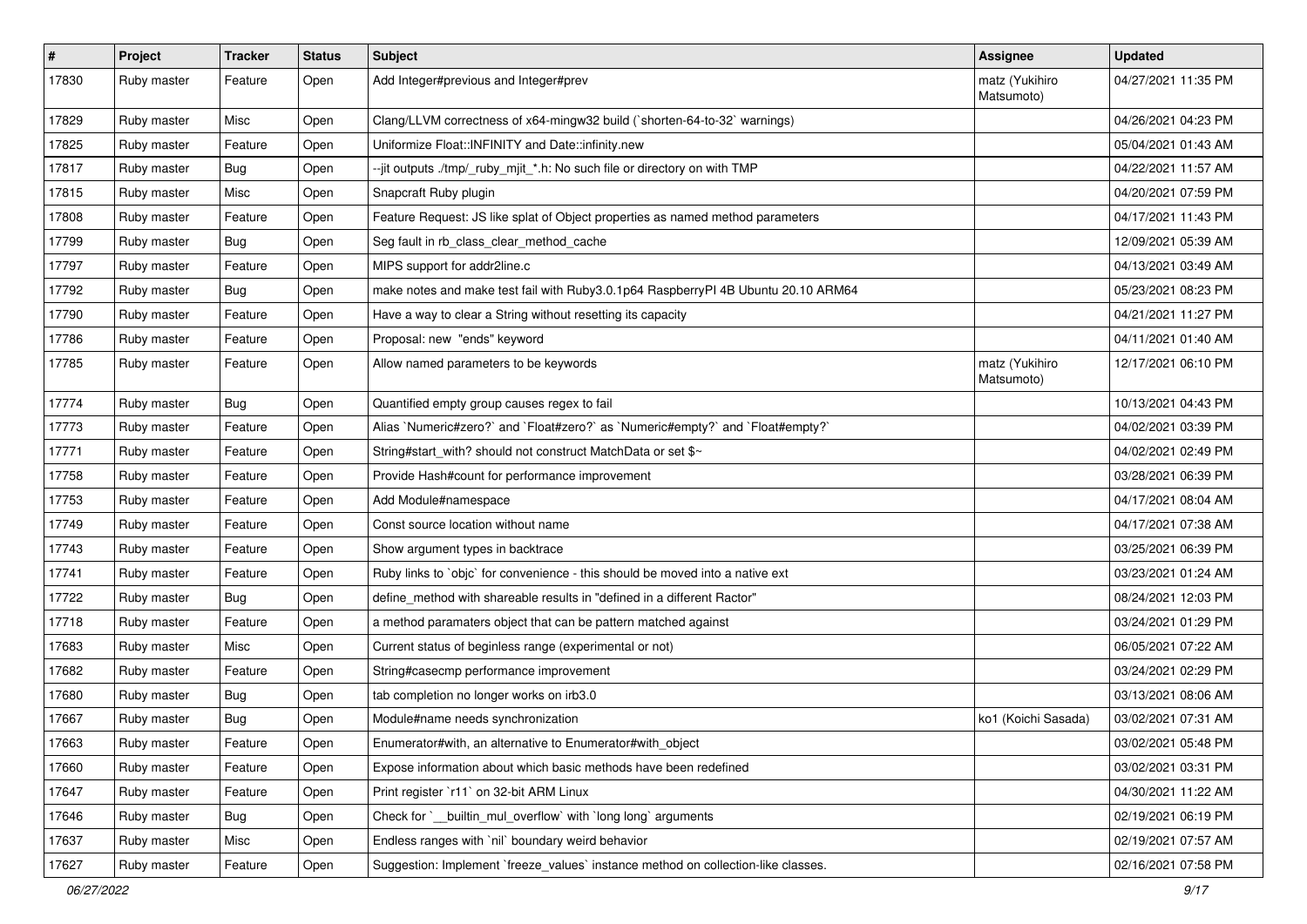| $\vert$ # | Project     | <b>Tracker</b> | <b>Status</b> | <b>Subject</b>                                                                                                                                             | Assignee                          | <b>Updated</b>      |
|-----------|-------------|----------------|---------------|------------------------------------------------------------------------------------------------------------------------------------------------------------|-----------------------------------|---------------------|
| 17624     | Ruby master | <b>Bug</b>     | Open          | Ractor.receive is not thread-safe                                                                                                                          | ko1 (Koichi Sasada)               | 09/14/2021 01:40 AM |
| 17617     | Ruby master | Bug            | Open          | When a Ractor's incoming port is closed, Ractor.receive_if does not raise Ractor::ClosedError, but instead<br>blocks indefinitely                          | ko1 (Koichi Sasada)               | 09/14/2021 01:40 AM |
| 17616     | Ruby master | Feature        | Open          | Support backtracing on Linux with non-GNU-libc + libunwind                                                                                                 |                                   | 02/09/2021 01:12 PM |
| 17611     | Ruby master | Feature        | Open          | Expose `rb_execarg` interfaces and `rb_grantpt`                                                                                                            |                                   | 02/07/2021 01:52 AM |
| 17591     | Ruby master | Misc           | Open          | Test frameworks and REPLs do not show deprecation warnings by default                                                                                      |                                   | 02/17/2021 09:06 AM |
| 17586     | Ruby master | Misc           | Open          | Please run Windows CI in all std-lib repos                                                                                                                 |                                   | 01/28/2021 02:34 PM |
| 17579     | Ruby master | Feature        | Open          | [Proposal] A suggestion for newline-separated shorthand notation, for the creation of Arrays containing<br>strings that may contain ' ' (space) characters |                                   | 01/25/2021 04:33 PM |
| 17576     | Ruby master | Feature        | Open          | Partial Functions (procs, lambdas)                                                                                                                         |                                   | 01/24/2021 07:58 PM |
| 17569     | Ruby master | Misc           | Open          | uri lib maintainership                                                                                                                                     | akr (Akira Tanaka)                | 01/23/2021 10:42 AM |
| 17566     | Ruby master | Feature        | Open          | Tune thread QoS / efficiency on macOS                                                                                                                      |                                   | 01/29/2021 09:16 AM |
| 17565     | Ruby master | Misc           | Open          | Prefer use of access(2) in rb_file_load_ok() to check for existence of require'd files                                                                     |                                   | 01/21/2021 08:52 PM |
| 17562     | Ruby master | Feature        | Open          | Update -E option in --help                                                                                                                                 |                                   | 01/19/2021 05:38 PM |
| 17550     | Ruby master | Feature        | Open          | Why no function to get all subdirectories of a directory?                                                                                                  |                                   | 01/18/2021 08:57 AM |
| 17548     | Ruby master | Feature        | Open          | Need simple way to include symlink directories in Dir.glob                                                                                                 |                                   | 03/21/2022 01:35 PM |
| 17543     | Ruby master | <b>Bug</b>     | Open          | Ractor isolation broken by `self` in shareable proc                                                                                                        | ko1 (Koichi Sasada)               | 01/29/2021 03:06 PM |
| 17531     | Ruby master | <b>Bug</b>     | Open          | did_you_mean` not Ractor friendly                                                                                                                          | ko1 (Koichi Sasada)               | 01/29/2021 08:48 AM |
| 17528     | Ruby master | Feature        | Open          | Make Addrinfo.getaddrinfo fall back to Timeout.timeout for :resolv timeout                                                                                 |                                   | 01/13/2021 08:50 PM |
| 17525     | Ruby master | Feature        | Open          | Implement Happy Eyeballs Version 2 (RFC8305) in Socket.tcp                                                                                                 | Glass_saga (Masaki<br>Matsushita) | 06/16/2022 01:08 AM |
| 17513     | Ruby master | Bug            | Open          | Methods of shareable objects and UnboundMethods should be shareable                                                                                        | ko1 (Koichi Sasada)               | 01/06/2021 08:53 PM |
| 17506     | Ruby master | <b>Bug</b>     | Open          | Ractor isolation broken by ThreadGroup                                                                                                                     |                                   | 01/03/2021 08:05 PM |
| 17502     | Ruby master | Misc           | Open          | C vs Ruby                                                                                                                                                  | ko1 (Koichi Sasada)               | 12/02/2021 07:53 PM |
| 17496     | Ruby master | Feature        | Open          | Add constant Math::TAU                                                                                                                                     |                                   | 01/13/2021 05:47 AM |
| 17474     | Ruby master | Feature        | Open          | Interpreting constants at compile time                                                                                                                     |                                   | 01/07/2021 04:40 PM |
| 17473     | Ruby master | Feature        | Open          | Make Pathname to embedded class of Ruby                                                                                                                    | akr (Akira Tanaka)                | 01/07/2022 09:25 AM |
| 17472     | Ruby master | Feature        | Open          | HashWithIndifferentAccess like Hash extension                                                                                                              |                                   | 06/16/2022 01:08 AM |
| 17471     | Ruby master | Feature        | Open          | send_if method for improved conditional chaining                                                                                                           |                                   | 12/29/2020 03:23 PM |
| 17468     | Ruby master | Feature        | Open          | Deprecate RUBY DEVEL                                                                                                                                       |                                   | 06/16/2022 01:08 AM |
| 17422     | Ruby master | Misc           | Open          | 3.0 documentation problems tracking ticket                                                                                                                 |                                   | 12/24/2020 12:51 PM |
| 17420     | Ruby master | Bug            | Open          | Unsafe mutation of \$" when doing non-RubyGems require in Ractor                                                                                           | ko1 (Koichi Sasada)               | 01/07/2021 01:23 PM |
| 17416     | Ruby master | Feature        | Open          | Improve performance Kernel#itself                                                                                                                          |                                   | 12/21/2020 01:14 PM |
| 17414     | Ruby master | Feature        | Open          | Ractor should allow access to shareable attributes for Modules/Classes                                                                                     | ko1 (Koichi Sasada)               | 12/21/2020 03:56 PM |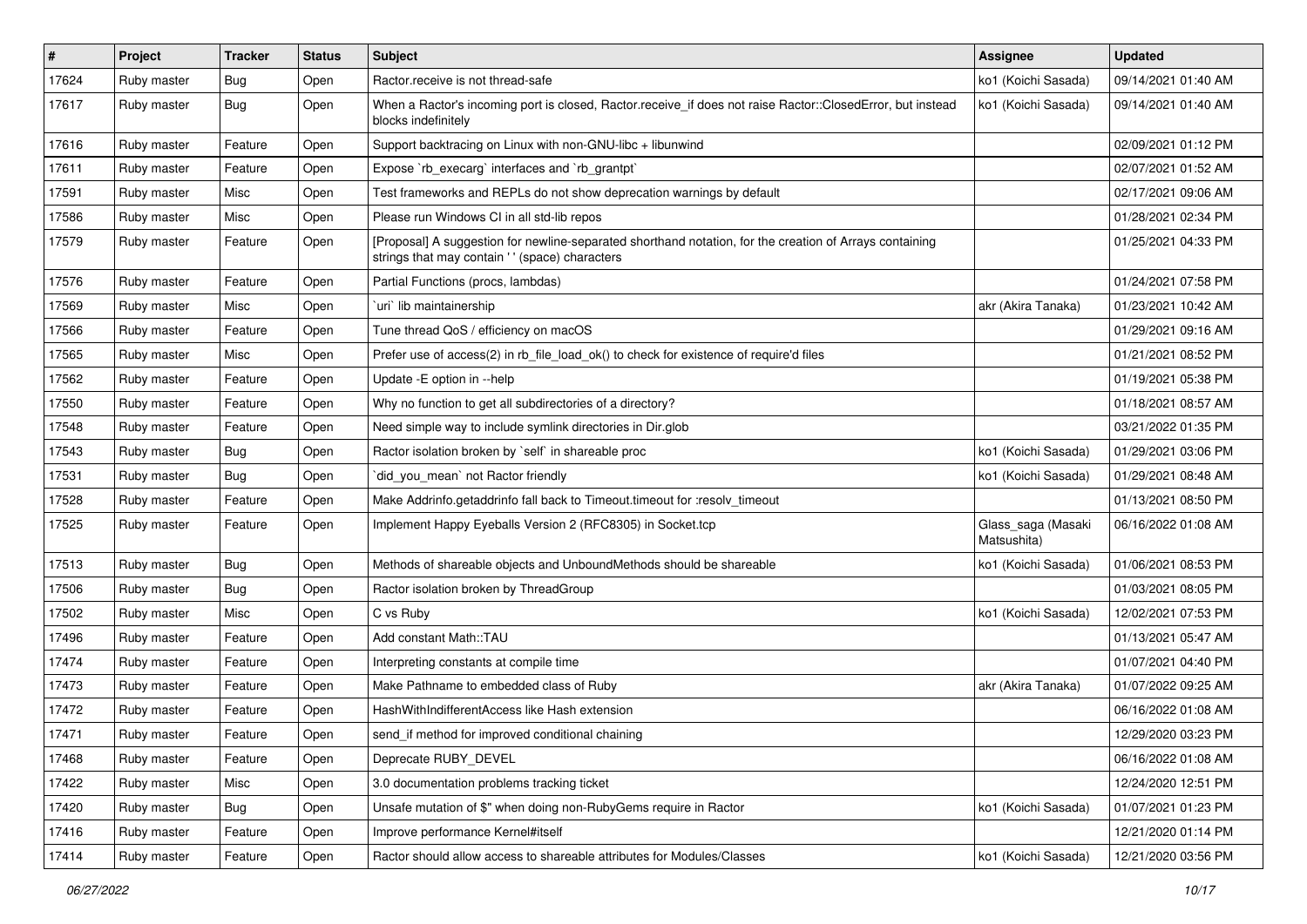| $\pmb{\sharp}$ | Project     | <b>Tracker</b> | <b>Status</b> | Subject                                                                        | <b>Assignee</b>              | <b>Updated</b>      |
|----------------|-------------|----------------|---------------|--------------------------------------------------------------------------------|------------------------------|---------------------|
| 17406          | Ruby master | Feature        | Open          | Add `NoMatchingPatternError#depth`                                             |                              | 12/19/2020 03:18 PM |
| 17404          | Ruby master | Feature        | Open          | Ractor `move:` API to allow shareability check                                 | ko1 (Koichi Sasada)          | 12/18/2020 09:17 PM |
| 17400          | Ruby master | Bug            | Open          | Incorrect character downcase for Greek Sigma                                   | duerst (Martin Dürst)        | 12/17/2020 06:56 AM |
| 17399          | Ruby master | Misc           | Open          | Are endless methods experimental?                                              |                              | 12/22/2020 07:05 PM |
| 17393          | Ruby master | Feature        | Open          | `Ractor::Moved#inspect`                                                        | ko1 (Koichi Sasada)          | 12/21/2020 05:47 PM |
| 17390          | Ruby master | Misc           | Open          | Class and method-level docs for Ractor                                         |                              | 12/13/2020 06:33 PM |
| 17383          | Ruby master | Bug            | Open          | 3.0 recursion memory speed issues                                              |                              | 12/09/2020 05:41 PM |
| 17375          | Ruby master | Feature        | Open          | Add scheduler callbacks for transferring fibers                                |                              | 12/07/2020 11:31 PM |
| 17373          | Ruby master | Bug            | Open          | Ruby 3.0 is slower at Discourse bench than Ruby 2.7                            |                              | 01/04/2021 06:47 AM |
| 17359          | Ruby master | Bug            | Open          | Ractor copy mode is not Ractor-safe                                            | ko1 (Koichi Sasada)          | 12/02/2020 05:42 PM |
| 17357          | Ruby master | Feature        | Open          | Queue#pop` should have a block form for closed queues                          |                              | 01/12/2021 07:32 AM |
| 17356          | Ruby master | Feature        | Open          | Alignment of memory allocated through Fiddle struct's malloc                   |                              | 12/02/2020 11:06 AM |
| 17354          | Ruby master | <b>Bug</b>     | Open          | Module#const_source_location is misleading for constants awaiting autoload     |                              | 03/26/2021 05:56 PM |
| 17353          | Ruby master | Feature        | Open          | Functional chaining operator                                                   |                              | 11/30/2020 03:29 AM |
| 17337          | Ruby master | Bug            | Open          | Don't embed Ruby build-time configuration in Ruby                              |                              | 12/21/2020 04:17 PM |
| 17333          | Ruby master | Feature        | Open          | Enumerable#many?                                                               |                              | 12/11/2020 03:38 AM |
| 17330          | Ruby master | Feature        | Open          | Object#non                                                                     |                              | 01/25/2021 03:54 PM |
| 17326          | Ruby master | Feature        | Open          | Add Kernel#must! to the standard library                                       |                              | 06/22/2022 04:10 PM |
| 17325          | Ruby master | Feature        | Open          | Adds Fiber#cancel, which forces a Fiber to break/return                        |                              | 11/19/2020 12:34 AM |
| 17316          | Ruby master | Feature        | Open          | On memoization                                                                 |                              | 05/13/2022 11:32 AM |
| 17315          | Ruby master | Feature        | Open          | Hash #transform                                                                |                              | 11/13/2020 08:38 PM |
| 17311          | Ruby master | Feature        | Open          | Improve performance Array#deconstruct & Array#to_ary                           |                              | 11/08/2020 07:12 AM |
| 17309          | Ruby master | Misc           | Open          | URI escape being deprecated, yet there is no replacement                       |                              | 11/11/2020 12:52 AM |
| 17298          | Ruby master | Feature        | Open          | Ractor's basket communication APIs                                             |                              | 11/13/2020 04:16 PM |
| 17290          | Ruby master | Feature        | Open          | Syntax sugar for boolean keyword argument                                      |                              | 10/29/2020 04:51 AM |
| 17288          | Ruby master | Feature        | Open          | Optimize _send_ call with a literal method name                                | matz (Yukihiro<br>Matsumoto) | 10/30/2020 12:17 AM |
| 17286          | Ruby master | Feature        | Open          | 'Ractor.new' should accept 'move: true'                                        |                              | 11/08/2020 03:01 AM |
| 17285          | Ruby master | Feature        | Open          | Less strict `Ractor.select`                                                    |                              | 10/26/2020 03:15 AM |
| 17279          | Ruby master | Feature        | Open          | Allow a negative step in Range#step with a block                               | matz (Yukihiro<br>Matsumoto) | 10/22/2020 02:23 AM |
| 17263          | Ruby master | Bug            | Open          | Fiber context switch degrades with number of fibers, limit on number of fibers |                              | 01/31/2022 02:47 PM |
| 17258          | Ruby master | Feature        | Open          | Oneshot Branch Coverage                                                        |                              | 10/09/2020 08:26 PM |
| 17210          | Ruby master | Feature        | Open          | More readable and useful `Set#inspect`                                         | knu (Akinori MUSHA)          | 05/19/2021 10:12 PM |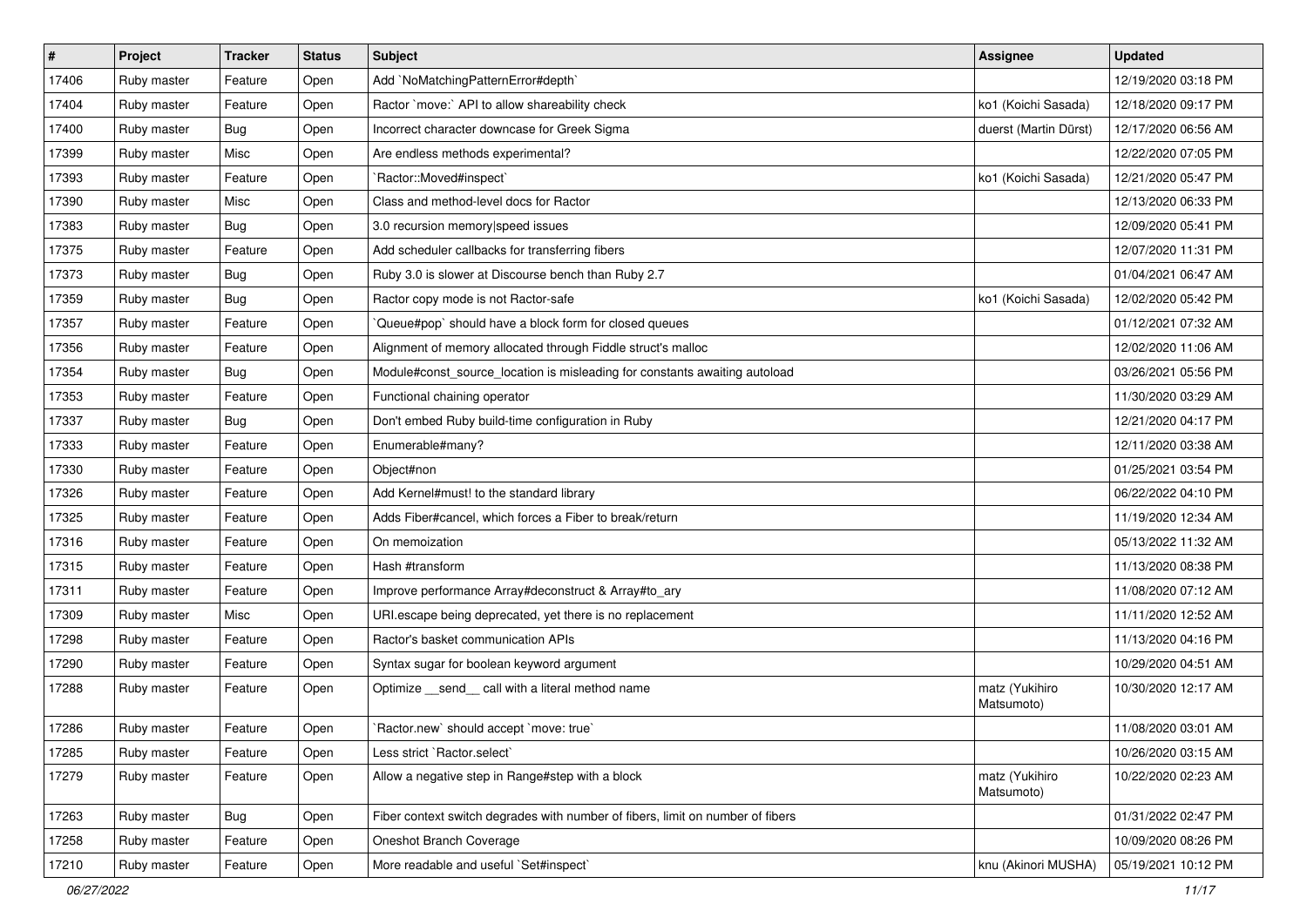| $\#$  | Project     | <b>Tracker</b> | <b>Status</b> | Subject                                                                                                | <b>Assignee</b>              | <b>Updated</b>      |
|-------|-------------|----------------|---------------|--------------------------------------------------------------------------------------------------------|------------------------------|---------------------|
| 17208 | Ruby master | Feature        | Open          | Add `Set#compact` and `Set#compact!` methods                                                           |                              | 11/05/2020 10:44 AM |
| 17206 | Ruby master | Feature        | Open          | Introduce new Regexp option to avoid global MatchData allocations                                      |                              | 10/28/2020 10:43 PM |
| 17199 | Ruby master | Misc           | Open          | id outputed by inspect and to_s output does not allow to find actual object id and vice-versa          |                              | 10/20/2020 09:35 PM |
| 17184 | Ruby master | Feature        | Open          | No stdlib function to perform simple string replacement                                                | matz (Yukihiro<br>Matsumoto) | 02/23/2021 09:27 PM |
| 17180 | Ruby master | Bug            | Open          | Ractor and constant referencing                                                                        |                              | 09/20/2020 05:43 PM |
| 17174 | Ruby master | Misc           | Open          | Error relocating, symbol not found" error when compiling a native extension on Alpine with Ruby >=2.4" |                              | 10/06/2020 11:19 AM |
| 17173 | Ruby master | Feature        | Open          | open-uri I ciphers IIIIIII                                                                             | akr (Akira Tanaka)           | 09/25/2020 09:17 AM |
| 17166 | Ruby master | Feature        | Open          | net/http not supporting unix domain sockets                                                            |                              | 09/12/2020 02:51 PM |
| 17165 | Ruby master | Feature        | Open          | Add `filter` and `flatten` keywords to `Enumerable#map`                                                |                              | 09/13/2020 09:41 AM |
| 17163 | Ruby master | Feature        | Open          | Rename `begin`                                                                                         |                              | 09/09/2020 03:04 AM |
| 17159 | Ruby master | Bug            | Open          | extend 'define_method' for Ractor                                                                      |                              | 10/29/2020 04:06 PM |
| 17156 | Ruby master | Feature        | Open          | Refinements per directory tree                                                                         |                              | 12/07/2020 05:19 AM |
| 17155 | Ruby master | Feature        | Open          | Add a Diggable mixin                                                                                   |                              | 09/05/2020 02:08 PM |
| 17154 | Ruby master | Misc           | Open          | Update Pathname Documentation to Clarify Expected Behavior                                             | akr (Akira Tanaka)           | 09/05/2020 01:18 PM |
| 17151 | Ruby master | Feature        | Open          | Support multiple builtin ruby code for implimatation in Ruby & C                                       |                              | 09/05/2020 01:41 AM |
| 17148 | Ruby master | Feature        | Open          | stdbuf(1) support                                                                                      |                              | 09/07/2020 04:12 AM |
| 17146 | Ruby master | Bug            | Open          | Queue operations are allowed after it is frozen                                                        |                              | 10/20/2021 08:32 PM |
| 17143 | Ruby master | Feature        | Open          | Improve support for warning categories                                                                 |                              | 11/20/2020 01:05 PM |
| 17142 | Ruby master | Bug            | Open          | Ruby fails to build in AIX                                                                             |                              | 03/20/2021 07:08 AM |
| 17140 | Ruby master | Feature        | Open          | Merge Enumerable#grep(_v) with Enumerable#select/reject                                                |                              | 02/10/2021 07:56 AM |
| 17137 | Ruby master | Misc           | Open          | Cooperation on maintaining official docker ruby images                                                 |                              | 09/02/2020 05:03 PM |
| 17134 | Ruby master | Feature        | Open          | Add resolv_timeout to TCPSocket                                                                        |                              | 12/10/2020 09:09 AM |
| 17127 | Ruby master | Feature        | Open          | Some TrueClass methods are faster if implemented in Ruby                                               |                              | 11/05/2020 07:11 AM |
| 17121 | Ruby master | Feature        | Open          | Remove ENV#index                                                                                       |                              | 08/13/2020 09:58 AM |
| 17115 | Ruby master | Feature        | Open          | Optimize String#casecmp? for ASCII strings                                                             |                              | 08/15/2020 03:48 AM |
| 17099 | Ruby master | Feature        | Open          | Remove boolean argument and warning from Module#attr                                                   |                              | 12/18/2020 04:15 AM |
| 17097 | Ruby master | Feature        | Open          | `map_min`, `map_max`                                                                                   |                              | 01/13/2021 01:24 AM |
| 17056 | Ruby master | Feature        | Open          | Array#index: Allow specifying the position to start search as in String#index                          |                              | 09/25/2020 01:41 PM |
| 17053 | Ruby master | Misc           | Open          | RDoc for Hash Keys                                                                                     |                              | 07/28/2020 01:21 AM |
| 17047 | Ruby master | Feature        | Open          | Support parameters for MAIL FROM and RCPT TO                                                           |                              | 12/06/2021 08:16 PM |
| 17040 | Ruby master | Feature        | Open          | cleanup include/ruby/backward*                                                                         |                              | 08/26/2020 07:07 AM |
| 17037 | Ruby master | Bug            | Open          | rounding of Rational#to_f                                                                              |                              | 08/26/2020 03:54 AM |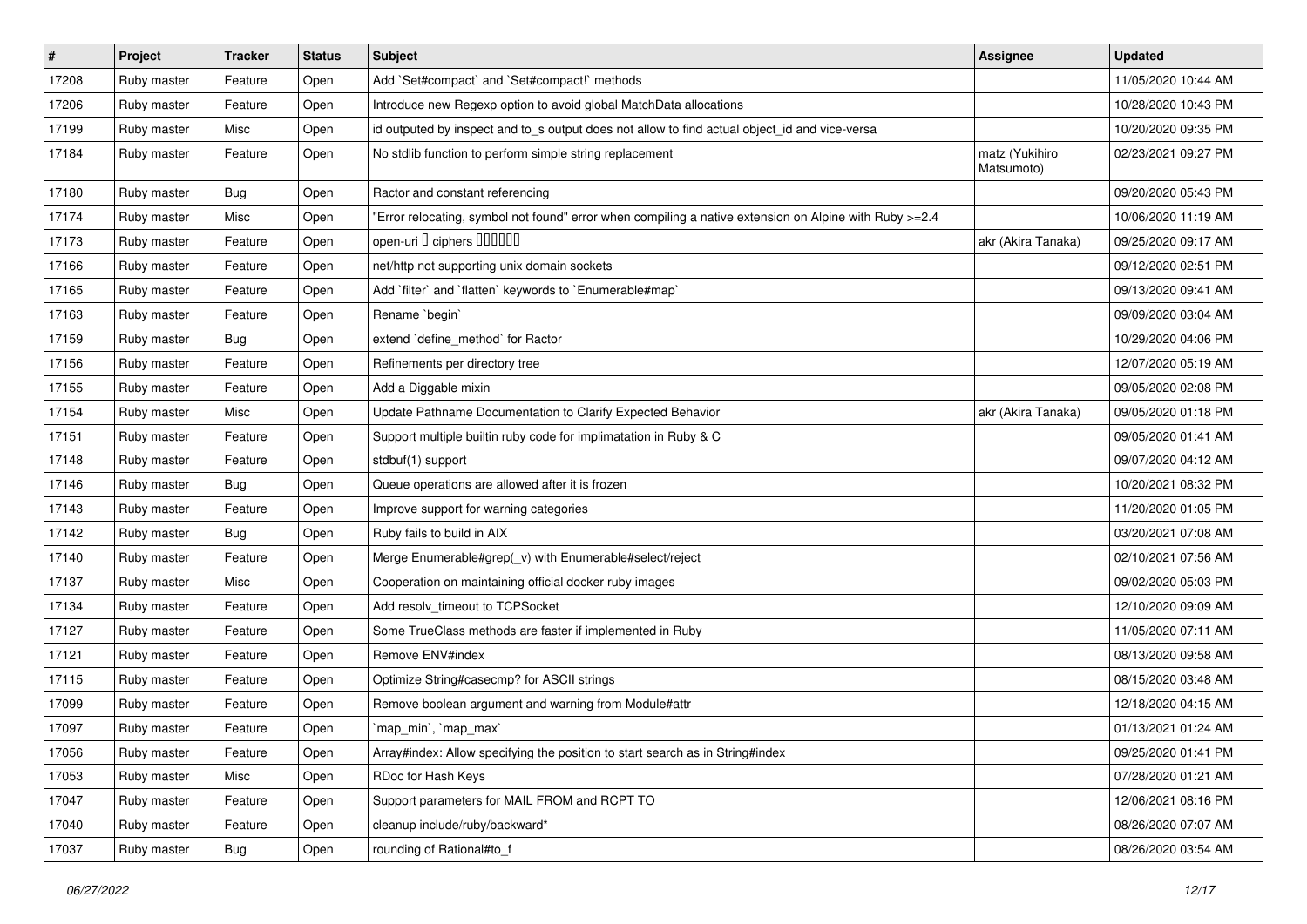| $\vert$ # | Project     | <b>Tracker</b> | <b>Status</b> | <b>Subject</b>                                                                                | <b>Assignee</b>              | <b>Updated</b>      |
|-----------|-------------|----------------|---------------|-----------------------------------------------------------------------------------------------|------------------------------|---------------------|
| 17036     | Ruby master | Feature        | Open          | Regexp deconstruction keys to allow pattern matching                                          |                              | 07/19/2020 02:45 PM |
| 17016     | Ruby master | Feature        | Open          | Enumerable#accumulate                                                                         |                              | 04/27/2021 03:14 PM |
| 17006     | Ruby master | Feature        | Open          | Let `Kernel#Hash` take a block to provide the default value                                   |                              | 07/04/2020 07:51 AM |
| 17004     | Ruby master | Feature        | Open          | Provide a way for methods to omit their return value                                          |                              | 07/20/2020 05:44 AM |
| 17001     | Ruby master | Feature        | Open          | [Feature] Dir.scan to yield dirent for efficient and composable recursive directory scaning   |                              | 06/30/2020 07:57 PM |
| 16997     | Ruby master | <b>Bug</b>     | Open          | IO#gets converts some \r\n to \n with universal newline: false                                |                              | 08/26/2020 05:20 PM |
| 16995     | Ruby master | Feature        | Open          | Sets: <=> should be specialized                                                               |                              | 06/26/2020 08:43 PM |
| 16993     | Ruby master | Feature        | Open          | Sets: from hash keys using Hash#key_set                                                       |                              | 06/27/2020 05:44 AM |
| 16992     | Ruby master | Feature        | Open          | Sets: officially ordered                                                                      | matz (Yukihiro<br>Matsumoto) | 09/03/2020 02:08 PM |
| 16991     | Ruby master | Feature        | Open          | Sets: add Set#join                                                                            |                              | 06/26/2020 08:29 PM |
| 16990     | Ruby master | Feature        | Open          | Sets: operators compatibility with Array                                                      |                              | 02/22/2021 11:37 PM |
| 16989     | Ruby master | Feature        | Open          | Sets: need $\Psi$                                                                             | knu (Akinori MUSHA)          | 02/18/2022 02:57 AM |
| 16987     | Ruby master | Feature        | Open          | Enumerator::Lazy vs Array methods                                                             |                              | 07/15/2020 04:56 PM |
| 16986     | Ruby master | Feature        | Open          | Anonymous Struct literal                                                                      | matz (Yukihiro<br>Matsumoto) | 01/15/2022 04:57 PM |
| 16985     | Ruby master | Feature        | Open          | Improve `pp` for `Hash` and `String`                                                          | akr (Akira Tanaka)           | 06/26/2020 09:51 AM |
| 16978     | Ruby master | Feature        | Open          | Ruby should not use realpath for FILE                                                         | nobu (Nobuyoshi<br>Nakada)   | 04/01/2022 11:30 AM |
| 16971     | Ruby master | Feature        | Open          | weak_ref&.some_method should behave like object&.some_method                                  |                              | 06/19/2020 03:17 PM |
| 16968     | Ruby master | Feature        | Open          | Remove `\$IGNORECASE` from English.rb                                                         |                              | 06/18/2020 04:34 AM |
| 16960     | Ruby master | Feature        | Open          | Feedback regarding => in 'As' Pattern Matching                                                |                              | 06/13/2020 12:32 AM |
| 16959     | Ruby master | Bug            | Open          | Weakmap has specs and third-party usage despite being a private API                           |                              | 06/13/2020 08:54 PM |
| 16952     | Ruby master | Feature        | Open          | Kernel.exec gives an incorrect error message when passed a script with a non-existing shebang |                              | 06/11/2020 08:40 PM |
| 16946     | Ruby master | Feature        | Open          | Add an `intersperse` method                                                                   |                              | 06/11/2020 01:47 AM |
| 16929     | Ruby master | Feature        | Open          | Add GC.start(compact: true)                                                                   |                              | 06/01/2020 03:42 PM |
| 16928     | Ruby master | Feature        | Open          | Array#include_all? & Array#include_any?                                                       |                              | 06/01/2020 09:27 PM |
| 16927     | Ruby master | Bug            | Open          | String#tr won't return the expected result for some sign with diacritics                      |                              | 06/01/2020 05:24 AM |
| 16924     | Ruby master | Feature        | Open          | instance_eval equivalent for RubyVM::InstructionSequence                                      |                              | 05/30/2020 03:49 PM |
| 16920     | Ruby master | Bug            | Open          | TestThread#test_signal_at_join fails on aarch64                                               |                              | 12/07/2021 02:17 PM |
| 16913     | Ruby master | Feature        | Open          | Add `ARGF#each_io`                                                                            |                              | 05/25/2020 11:33 PM |
| 16905     | Ruby master | Bug            | Open          | Ruby required to build Ruby on Haiku?                                                         |                              | 05/24/2020 08:08 AM |
| 16899     | Ruby master | Feature        | Open          | Add method `Array#both_end`                                                                   |                              | 05/18/2020 01:44 AM |
| 16898     | Ruby master | Feature        | Open          | Modify the syntax of -> lambda expressions in ruby3                                           |                              | 05/19/2020 02:02 AM |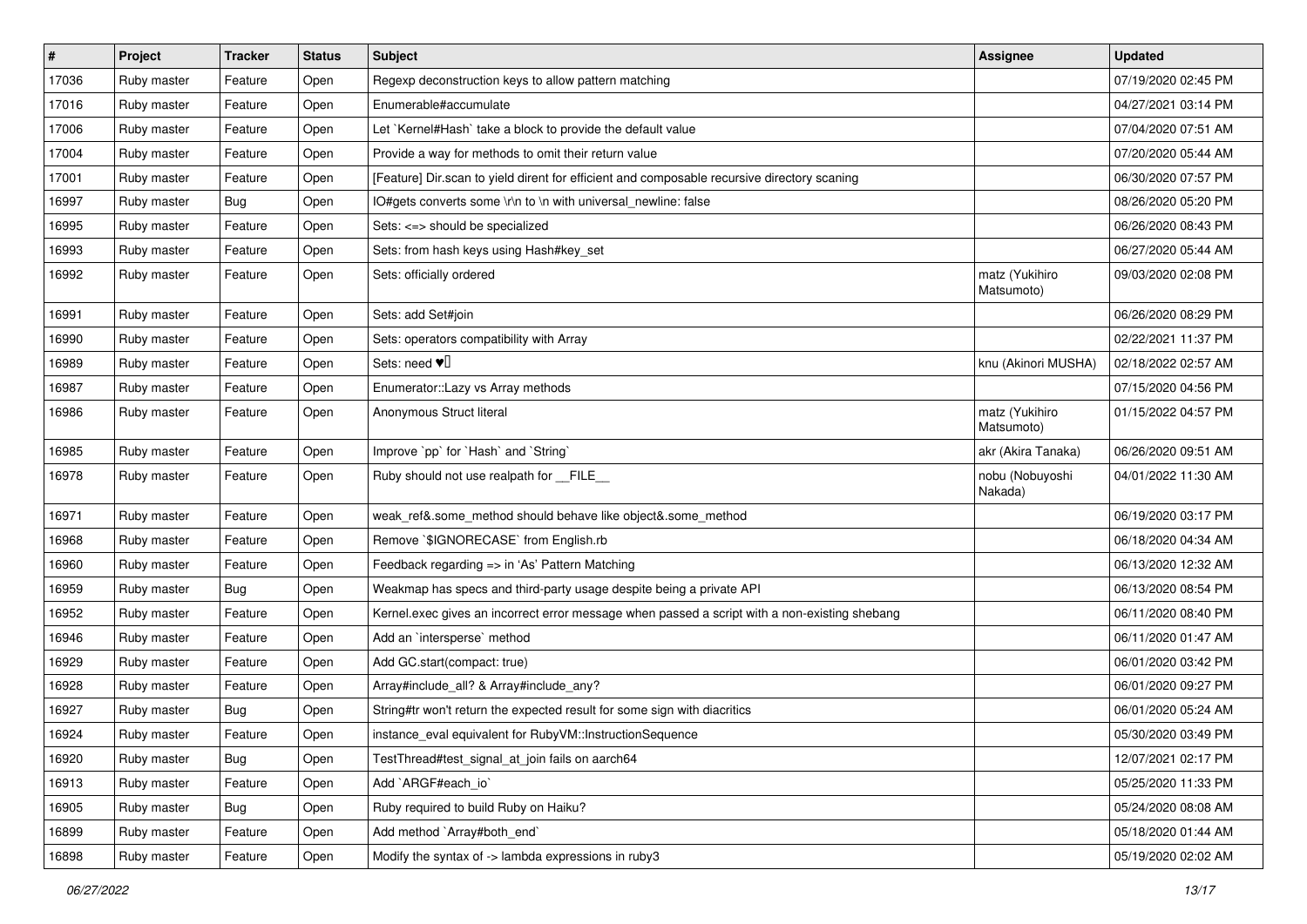| $\#$  | Project     | <b>Tracker</b> | <b>Status</b> | Subject                                                                                                                        | <b>Assignee</b>              | <b>Updated</b>      |
|-------|-------------|----------------|---------------|--------------------------------------------------------------------------------------------------------------------------------|------------------------------|---------------------|
| 16897 | Ruby master | Feature        | Open          | General purpose memoizer in Ruby 3 with Ruby 2 performance                                                                     |                              | 06/26/2020 03:51 PM |
| 16895 | Ruby master | Misc           | Open          | Request for cooperation: Try your applications/libraries with master branch and debug options                                  |                              | 05/15/2020 11:51 PM |
| 16894 | Ruby master | Feature        | Open          | Integer division for Ruby 3                                                                                                    | matz (Yukihiro<br>Matsumoto) | 05/18/2020 03:41 PM |
| 16838 | Ruby master | Feature        | Open          | Enumerator::ArithmeticSequence missing allocator for #clone and #dup                                                           |                              | 05/18/2020 10:44 PM |
| 16833 | Ruby master | Feature        | Open          | Add Enumerator#empty?                                                                                                          |                              | 05/06/2020 07:55 PM |
| 16829 | Ruby master | <b>Bug</b>     | Open          | Exceptions raised from within an enumerated method lose part of their stacktrace                                               |                              | 05/20/2022 07:25 PM |
| 16820 | Ruby master | Bug            | Open          | LEGAL is out of sync                                                                                                           |                              | 08/19/2020 11:08 AM |
| 16818 | Ruby master | Feature        | Open          | Rename `Range#%` to `Range#/`                                                                                                  |                              | 05/07/2020 08:49 AM |
| 16817 | Ruby master | Feature        | Open          | attr_predicate or attr_query or attr_something for ? methods                                                                   |                              | 12/23/2021 11:44 PM |
| 16816 | Ruby master | Feature        | Open          | Prematurely terminated Enumerator should stay terminated                                                                       |                              | 04/09/2021 09:24 PM |
| 16810 | Ruby master | <b>Bug</b>     | Open          | ruby segfaults on s390x with musl libc                                                                                         |                              | 03/05/2021 01:38 AM |
| 16803 | Ruby master | Misc           | Open          | Discussion: those internal macros reside in public API headers                                                                 |                              | 05/14/2020 12:27 PM |
| 16795 | Ruby master | Feature        | Open          | build ruby exe on Windows against ruby-static.lib omitting x64-vcruntime-ruby dll (no '--enable-shared' option<br>for Windows) |                              | 04/17/2020 01:22 PM |
| 16794 | Ruby master | Feature        | Open          | Rightward operators                                                                                                            |                              | 09/10/2020 09:34 PM |
| 16791 | Ruby master | Feature        | Open          | Shortcut for Process::Status.exitstatus                                                                                        |                              | 05/19/2020 03:16 AM |
| 16790 | Ruby master | Feature        | Open          | string format and refinements                                                                                                  |                              | 04/16/2020 03:06 AM |
| 16781 | Ruby master | Feature        | Open          | alias :fold :reduce                                                                                                            |                              | 05/16/2020 08:28 AM |
| 16773 | Ruby master | Feature        | Open          | Reduce allocations in net/http                                                                                                 |                              | 04/10/2020 11:36 AM |
| 16761 | Ruby master | Feature        | Open          | Add an API to move the entire heap, as to make testing GC.compact compatibility easier                                         |                              | 05/07/2020 04:03 PM |
| 16757 | Ruby master | Feature        | Open          | Add intersection to Range                                                                                                      |                              | 01/22/2022 07:26 AM |
| 16755 | Ruby master | Feature        | Open          | warning: `if' at the end of line without an expression                                                                         |                              | 04/03/2020 11:28 PM |
| 16752 | Ruby master | Feature        | Open          | :private param for const_set                                                                                                   |                              | 04/03/2020 12:35 AM |
| 16750 | Ruby master | Misc           | Open          | Change typedef of VALUE for better type checking                                                                               |                              | 04/03/2020 02:34 AM |
| 16745 | Ruby master | Feature        | Open          | Improving Date and DateTime comparison                                                                                         |                              | 03/31/2020 10:32 PM |
| 16742 | Ruby master | Feature        | Open          | RbConfig.windows? and RbConfig.host_os                                                                                         |                              | 04/11/2020 02:00 PM |
| 16741 | Ruby master | Feature        | Open          | Implement Shellwords.shellescape correctly for Windows                                                                         |                              | 03/29/2020 07:54 AM |
| 16739 | Ruby master | Feature        | Open          | Allow Hash#keys and Hash#values to accept a block for filtering output                                                         |                              | 07/10/2020 04:09 PM |
| 16703 | Ruby master | Feature        | Open          | Namespace parameter for `Module#name`                                                                                          |                              | 03/24/2020 10:08 AM |
| 16688 | Ruby master | Feature        | Open          | Allow #to_path object as argument to system()                                                                                  |                              | 04/13/2020 05:37 PM |
| 16684 | Ruby master | Feature        | Open          | Use the word "to" instead of "from" in backtrace                                                                               |                              | 04/10/2020 07:58 AM |
| 16678 | Ruby master | Misc           | Open          | Array#values_at has unintuitive behavior when supplied a range starting with negative index                                    |                              | 03/09/2020 02:06 PM |
| 16673 | Ruby master | Feature        | Open          | total_timeout for Net::HTTP                                                                                                    |                              | 03/07/2020 06:25 AM |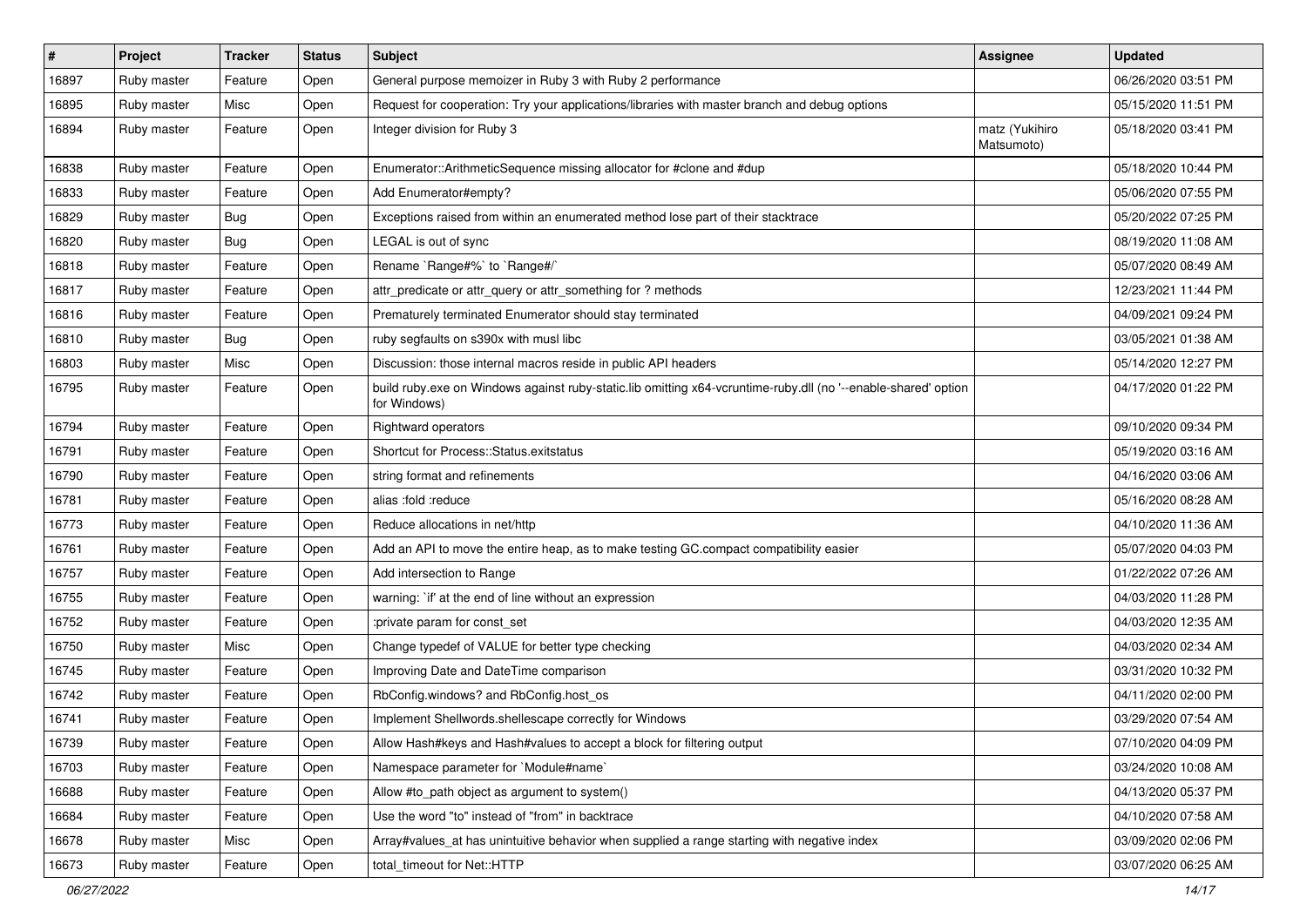| $\#$  | Project     | <b>Tracker</b> | <b>Status</b> | Subject                                                                                                     | <b>Assignee</b>                   | <b>Updated</b>      |
|-------|-------------|----------------|---------------|-------------------------------------------------------------------------------------------------------------|-----------------------------------|---------------------|
| 16671 | Ruby master | Misc           | Open          | <b>BASERUBY</b> version policy                                                                              |                                   | 03/05/2020 01:11 AM |
| 16667 | Ruby master | Feature        | Open          | Allow parameters to Symbol#to_proc and Method#to_proc                                                       |                                   | 03/03/2020 03:40 PM |
| 16666 | Ruby master | Feature        | Open          | 'string' - 'str' as a shortcut for 'string'.gsub('str', ")?                                                 |                                   | 03/01/2020 08:38 PM |
| 16665 | Ruby master | Feature        | Open          | Add an Array#except_index method                                                                            |                                   | 03/15/2020 03:37 PM |
| 16659 | Ruby master | Misc           | Open          | Documentation on Regexp missing for absence pattern (?~pat)                                                 |                                   | 02/27/2020 04:16 PM |
| 16657 | Ruby master | Feature        | Open          | Don't ship bundled gems as .gem files as well as in expanded form                                           |                                   | 02/27/2020 06:50 AM |
| 16648 | Ruby master | Feature        | Open          | improve GC performance by 5% with builtin_prefetch                                                          |                                   | 02/29/2020 06:27 PM |
| 16638 | Ruby master | Feature        | Open          | Structured Data for Syslog                                                                                  |                                   | 02/17/2020 07:06 PM |
| 16637 | Ruby master | Feature        | Open          | Time#to_s and Date#to_s accept strftime format string                                                       |                                   | 02/17/2020 09:46 PM |
| 16629 | Ruby master | Misc           | Open          | ruby-loco now built & saved on GitHub, both mingw & mswin builds                                            |                                   | 02/12/2020 01:53 PM |
| 16621 | Ruby master | Feature        | Open          | Second block parameter of Pathname#glob to be relative path from self                                       |                                   | 02/12/2020 11:27 PM |
| 16615 | Ruby master | Feature        | Open          | Group style access scope for macros                                                                         |                                   | 03/09/2020 02:39 PM |
| 16601 | Ruby master | Feature        | Open          | Let `nil.to_a` and `nil.to_h` return a fixed instance                                                       |                                   | 02/01/2020 10:12 AM |
| 16600 | Ruby master | Feature        | Open          | Optimized opcodes for frozen arrays and hashes literals                                                     |                                   | 01/30/2020 09:51 AM |
| 16597 | Ruby master | Feature        | Open          | missing poll()                                                                                              |                                   | 06/09/2022 09:14 AM |
| 16563 | Ruby master | Feature        | Open          | Let rb mod const at and rb const list use an ID table instead for inherited VS private constant segregation |                                   | 01/26/2020 04:38 PM |
| 16562 | Ruby master | Feature        | Open          | Expose rb_io_set_encoding_internal to reduce function calls on loading source files                         |                                   | 01/27/2020 06:05 AM |
| 16559 | Ruby master | Feature        | Open          | Net::HTTP#request injects "Connection: close" header if #started? is false, wasting HTTP server resources   | naruse (Yui NARUSE)               | 05/28/2020 07:37 PM |
| 16557 | Ruby master | Feature        | Open          | Deduplicate Regexp literals                                                                                 |                                   | 02/28/2020 11:44 AM |
| 16517 | Ruby master | Feature        | Open          | mkmf.rb - changes for Windows?                                                                              |                                   | 01/20/2020 06:05 PM |
| 16511 | Ruby master | Feature        | Open          | Staged warnings and better compatibility for keyword arguments in 2.7.1                                     |                                   | 02/25/2020 06:54 PM |
| 16507 | Ruby master | Misc           | Open          | $=$ vs include? or match?                                                                                   |                                   | 01/12/2020 11:27 PM |
| 16495 | Ruby master | Feature        | Open          | Inconsistent quotes in error messages                                                                       | matz (Yukihiro<br>Matsumoto)      | 06/15/2022 04:21 PM |
| 16493 | Ruby master | <b>Bug</b>     | Open          | TestThreadQueue#test_thr_kill is flaky on AArch64                                                           |                                   | 01/09/2020 09:39 AM |
| 16492 | Ruby master | Bug            | Open          | TestBugReporter#test_bug_reporter_add test failures                                                         | jaruga (Jun Aruga)                | 08/24/2021 01:12 PM |
| 16489 | Ruby master | Feature        | Open          | Make rb_warn_deprecated a public API                                                                        |                                   | 01/09/2020 01:22 AM |
| 16487 | Ruby master | Misc           | Open          | Potential for SIMD usage in ruby-core                                                                       |                                   | 01/16/2020 05:25 AM |
| 16482 | Ruby master | Feature        | Open          | net/http should support TLS connection to proxies                                                           |                                   | 01/05/2020 05:52 PM |
| 16479 | Ruby master | Feature        | Open          | Let execution context local storage be backed by an ID table                                                |                                   | 01/04/2020 01:41 AM |
| 16478 | Ruby master | Feature        | Open          | Fold symbol tables for tracking basic operation method redefinition changes into a single ID table          |                                   | 01/04/2020 01:42 AM |
| 16476 | Ruby master | Feature        | Open          | Socket.getaddrinfo cannot be interrupted by Timeout.timeout                                                 | Glass_saga (Masaki<br>Matsushita) | 06/16/2022 01:08 AM |
| 16471 | Ruby master | Feature        | Open          | Two feature requests for WeakRef: get original object, callback feature                                     |                                   | 01/02/2020 03:44 PM |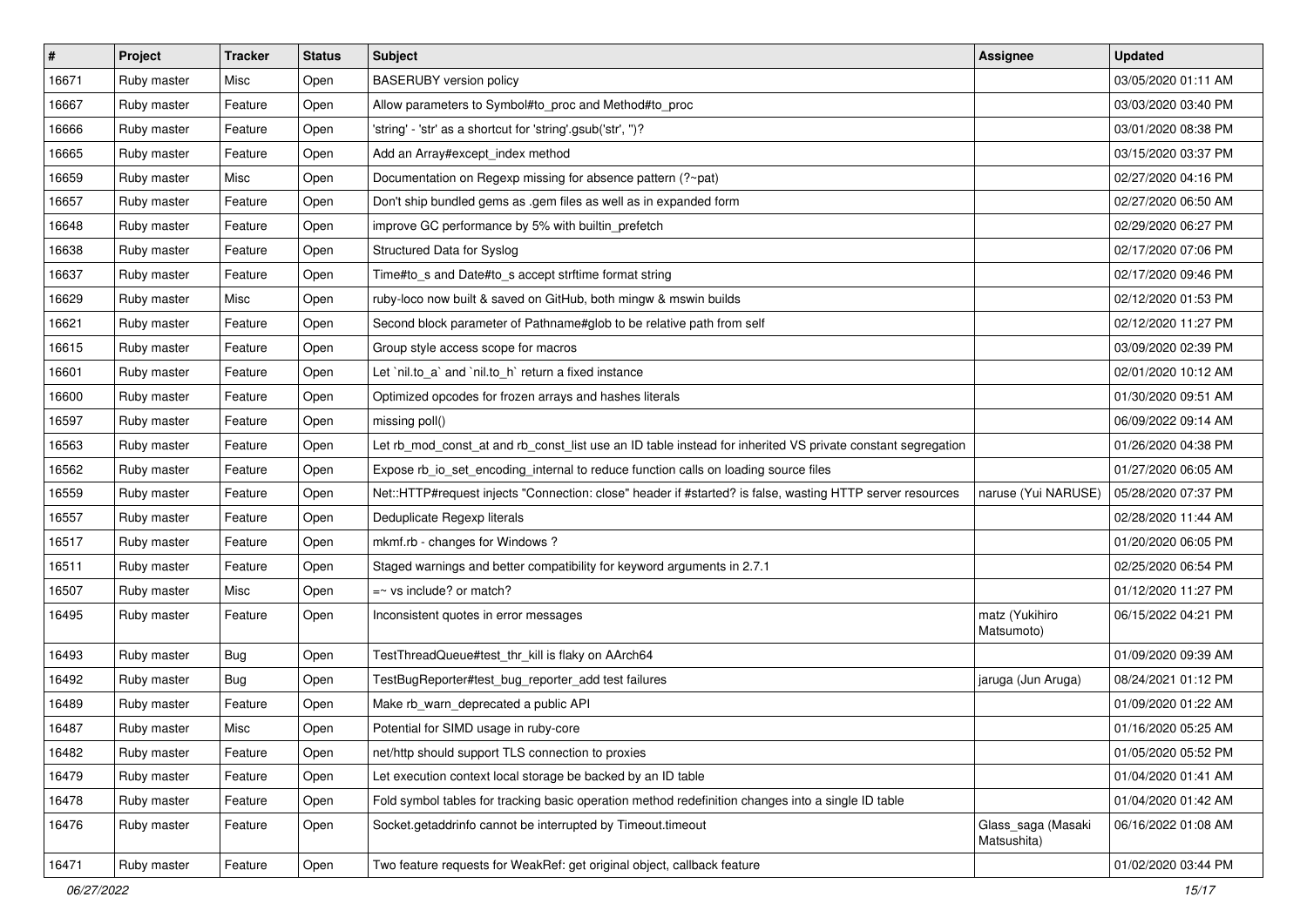| $\vert$ # | Project     | Tracker    | <b>Status</b> | Subject                                                                                                                                | <b>Assignee</b>            | <b>Updated</b>      |
|-----------|-------------|------------|---------------|----------------------------------------------------------------------------------------------------------------------------------------|----------------------------|---------------------|
| 16464     | Ruby master | Misc       | Open          | Which core objects should support deconstruct/deconstruct_keys?                                                                        |                            | 12/30/2019 07:54 AM |
| 16460     | Ruby master | Feature    | Open          | External names for keyword parameters in method definitions                                                                            |                            | 01/02/2020 02:11 AM |
| 16451     | Ruby master | Feature    | Open          | Special ternary operator for methods ending in `?`                                                                                     |                            | 12/26/2019 09:03 PM |
| 16436     | Ruby master | Misc       | Open          | hash missing #last method, make it not so consistent (it has #first)                                                                   |                            | 01/06/2021 09:47 AM |
| 16431     | Ruby master | Feature    | Open          | Optionally load did_you_mean (and RubyGems)                                                                                            |                            | 12/18/2019 07:19 PM |
| 16425     | Ruby master | Feature    | Open          | Add Thread#dig                                                                                                                         |                            | 12/17/2019 12:15 AM |
| 16411     | Ruby master | Feature    | Open          | Safer keyword argument extension                                                                                                       |                            | 12/10/2019 02:45 AM |
| 16408     | Ruby master | Misc       | Open          | Ruby docs list incorrect method signatures for PTY::getpty/PTY::spawn                                                                  |                            | 12/12/2019 05:12 PM |
| 16396     | Ruby master | Misc       | Open          | What is the reason for this behaviour of Find.find?                                                                                    |                            | 12/09/2019 02:51 PM |
| 16381     | Ruby master | Feature    | Open          | Accept resolv_timeout in Net::HTTP                                                                                                     |                            | 11/29/2019 04:38 PM |
| 16374     | Ruby master | Feature    | Open          | Object#nullify to provide scalars with the effect similar to Enumerable#reject                                                         |                            | 12/08/2019 02:30 AM |
| 16373     | Ruby master | Feature    | Open          | RDoc for some of the Kernel methods cannot be found in Kernel module                                                                   |                            | 05/29/2020 09:29 PM |
| 16370     | Ruby master | Feature    | Open          | Pattern matching with variable assignment (the priority of `in` operator)                                                              |                            | 11/27/2019 01:55 PM |
| 16356     | Ruby master | Feature    | Open          | Method#inspect of argument forwarding                                                                                                  |                            | 11/21/2019 01:54 PM |
| 16352     | Ruby master | Feature    | Open          | Modify Marshal to dump objects larger than 2 GiB                                                                                       |                            | 06/10/2020 04:12 AM |
| 16347     | Ruby master | Feature    | Open          | InmutableObject                                                                                                                        |                            | 12/23/2021 11:44 PM |
| 16346     | Ruby master | Misc       | Open          | Confusing macro name: RUBY_MARK_NO_PIN_UNLESS_NULL                                                                                     |                            | 11/13/2019 07:39 AM |
| 16341     | Ruby master | Feature    | Open          | Proposal: Set#to_proc and Hash#to_proc                                                                                                 |                            | 11/12/2019 08:12 PM |
| 16336     | Ruby master | Feature    | Open          | Allow private constants to be accessed with absolute references                                                                        |                            | 11/14/2019 06:21 PM |
| 16296     | Ruby master | Feature    | Open          | Alternative behavior for ` ` in method body if ` ` is not in method definition                                                         |                            | 11/10/2019 10:20 AM |
| 16291     | Ruby master | Feature    | Open          | Introduce support for resize in rb_ary_freeze and prefer internal use of rb_ary_freeze and rb_str_freeze for<br>String and Array types | nobu (Nobuyoshi<br>Nakada) | 12/25/2020 02:43 AM |
| 16288     | Ruby master | Bug        | Open          | Segmentation fault with finalizers, threads                                                                                            |                            | 12/19/2019 07:46 PM |
| 16287     | Ruby master | Feature    | Open          | Proposal to add .second and .third in particular to class Array                                                                        |                            | 10/31/2019 01:47 PM |
| 16282     | Ruby master | Feature    | Open          | Add "call data" wrapper IMEMO object so inline cache can be updated                                                                    |                            | 10/29/2019 12:13 AM |
| 16276     | Ruby master | Feature    | Open          | For consideration: "private doend" / "protected doend"                                                                                 |                            | 11/19/2019 04:27 AM |
| 16273     | Ruby master | Feature    | Open          | Proposal: Shorthand operator for "#instance_method"                                                                                    |                            | 01/14/2020 12:24 PM |
| 16267     | Ruby master | Misc       | Open          | MinGW CI - add to Actions ?                                                                                                            |                            | 10/21/2019 01:10 AM |
| 16265     | Ruby master | <b>Bug</b> | Open          | Test (spec) failure using current MSYS2 tools, related to -fstack-protector and possibly<br>D_FORTIFY_SOURCE=2                         |                            | 12/03/2019 03:09 PM |
| 16252     | Ruby master | Feature    | Open          | Hash#partition should return hashes                                                                                                    |                            | 11/18/2021 03:54 PM |
| 16249     | Ruby master | Feature    | Open          | Dir#empty? and File#empty?                                                                                                             |                            | 10/19/2019 12:49 PM |
| 16246     | Ruby master | Feature    | Open          | require with an optional block that is evaluated when requiring fails                                                                  |                            | 10/09/2019 11:16 AM |
| 16245     | Ruby master | Feature    | Open          | Add interfaces to count and measure size all IMEMO objects                                                                             |                            | 10/17/2019 09:16 PM |